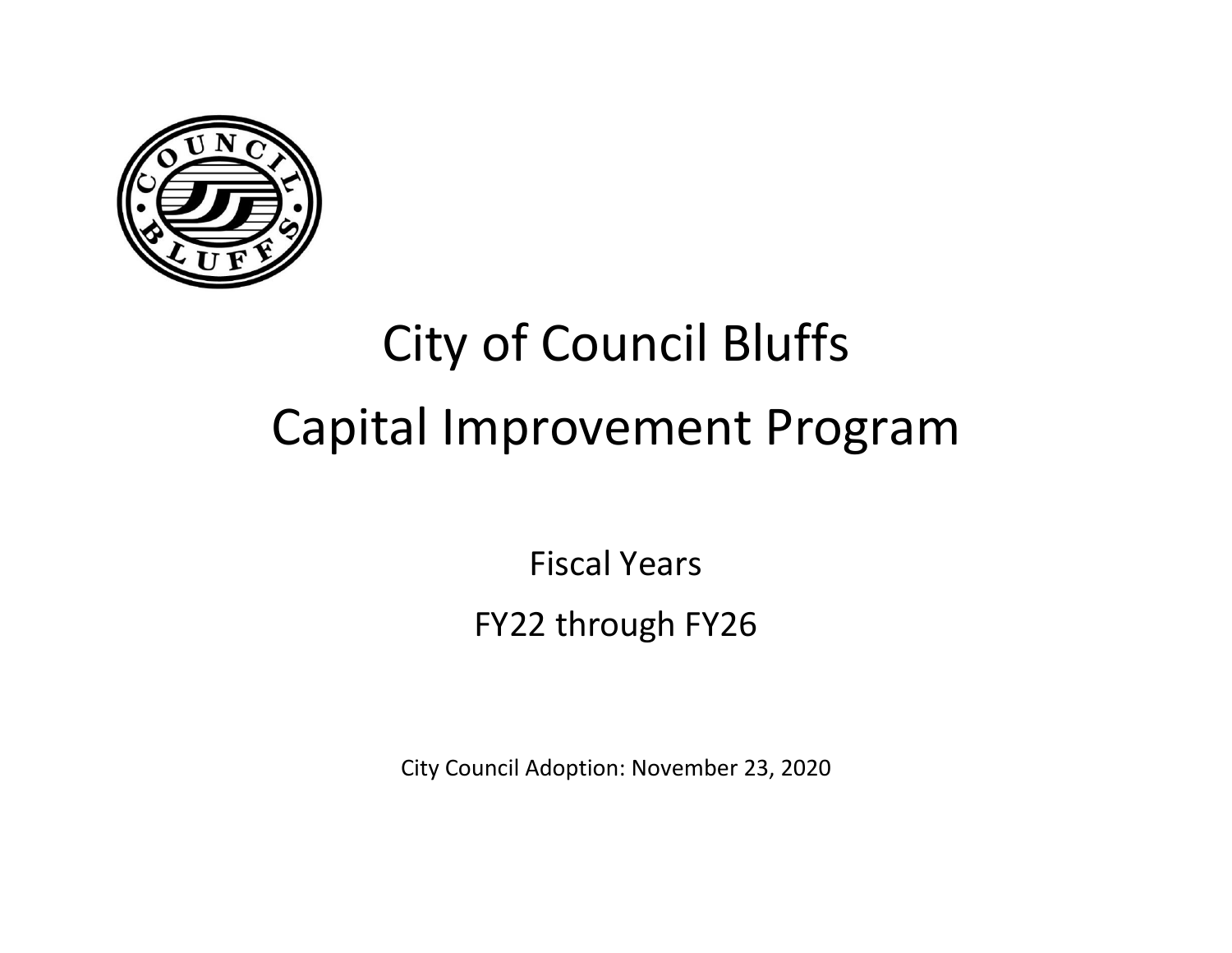#### ACKNOWLEDGEMENTS

### MATTHEW J. WALSH, MAYOR MATTHEW MARDESEN, CHIEF OF STAFF

#### CITY COUNCIL

MELISSA HEAD ROGER SANDAU CHAD HANNAN JOE DISALVO MIKE WOLF

#### CITY DEPARTMENTS

JODI QUAKENBUSCH, CITY CLERK KATHY KNOTT, DIRECTOR OF FINANCE JUSTIN JAMES, FIRE CHIEF DICK WADE, CITY ATTORNEY VINCENT MARTORELLO, DIRECTOR OF PARKS AND RECREATION OPEN, DIRECTOR OF HUMAN RESOURCES BRANDON GARRETT, DIRECTOR OF COMMUNITY DEVELOPMENT TIM CARMODY, POLICE CHIEF MATT COX, DIRECTOR OF PUBLIC WORKS MARK HOWARD, CHIEF INFORMATION OFFICER KATHY RIEGER, LIBRARY DIRECTOR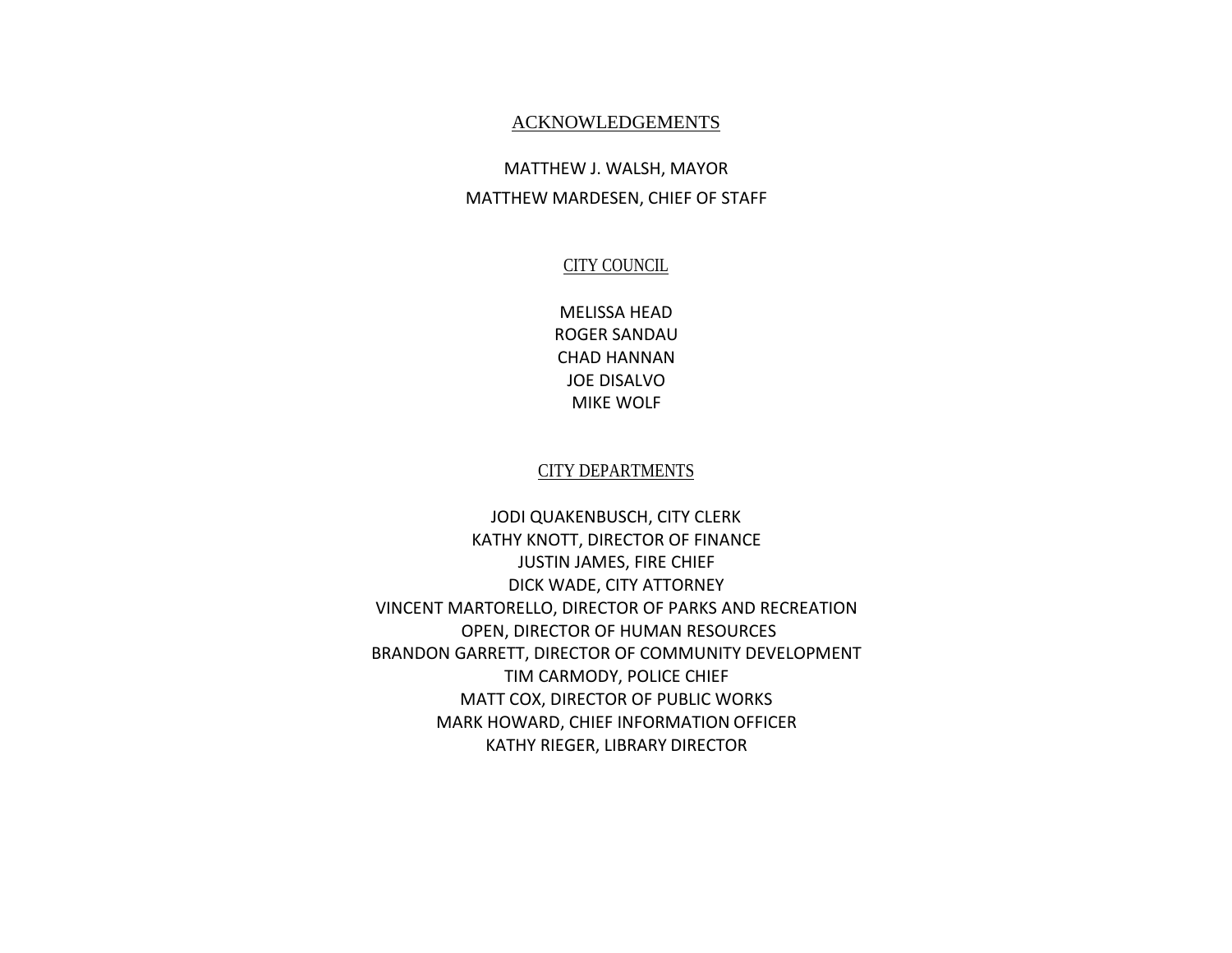#### SECTION I – INTRODUCTION

Mission: To continuously improve the quality of life and attractiveness of the City of Council Bluffs.

#### 1. PURPOSE OF THE CAPITAL IMPROVEMENT PROGRAM

Capital expenditure decisions represent some of the most significant policy choices made by the City of Council Bluffs. Almost all departments within the City face the need for capital expenditures. Capital improvement programming and budgeting involves the development of a long-term plan for capital expenditures for the City. The Capital Improvement Program includes expenditures that are of significant value and have a long-term useful life such as, streets, sewers, land and major equipment.

The Capital Improvements Program (CIP) lists each proposed project to be undertaken, the year in which it will be started, the amount expected to be expended for the project, and the proposed method of financing these expenditures. Based on this information, summaries of capital projects by department can be prepared as well as summaries of financial requirements, such as amounts of general obligation bonds to be issued or amount of general/special revenue funds required.

The CIP identifies the City's most critical capital improvement needs and the general policies under which decisions are made. The CIP was developed for the following purposes:

- □ To address and prioritize the City's improvements needs in a comprehensivemanner;
- □ To permit careful consideration, design, and scheduling of individual projects through advanced planning;
- □ To allow for financial planning over a long period; and
- □ To provide continuity in improvement programs with changes in City Council and Staff.

The development of CIP is the process of deciding what capital projects should be done, when they should be done, and how they will be financed. In its simplest form, CIP is a listing of improvement projects by priority, including a cost estimate and funding source. The adoption of the CIP by the City Council does not, by itself, guarantee or commit the City to a given set of projects. It is however, a critical step in the general obligation bonding process. Major improvement projects are authorized on an individual basis in accordance with state laws and municipal ordinances. However, the plan does provide the City Council with a framework upon which to base improvement decisions, provides the City staff with direction as to its work effort, and provides the citizens with information about the City's future intentions. The latter is particularly important because of the impact public facilities can have on business and development decisions. FY23-FY26 CIP is re-evaluated based on strategic needs, funding availability and timing.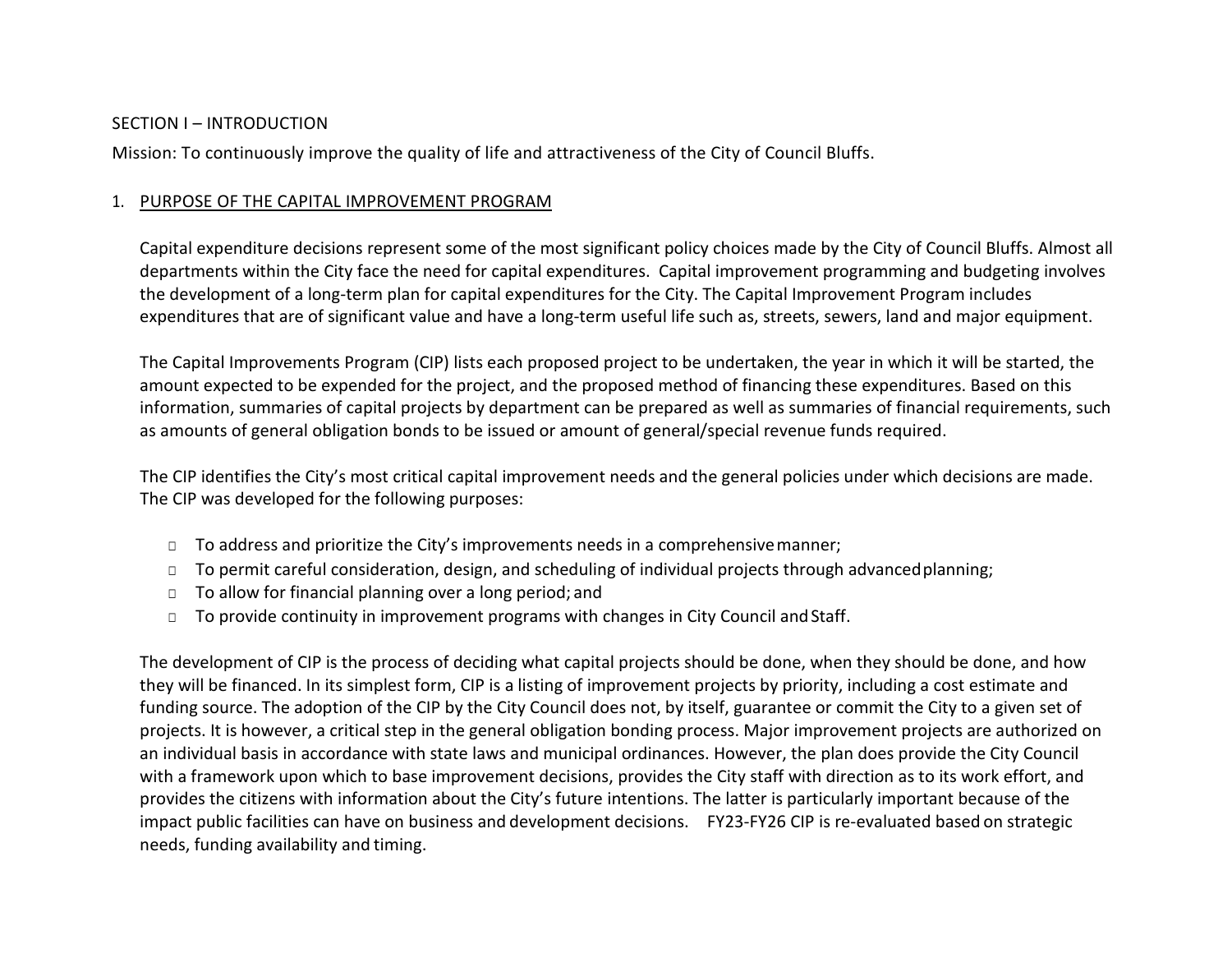#### 2. CAPITAL IMPROVEMENT DEFINED

The term capital improvements normally refer to expenditures for capital items of long-term in nature. Minor capital needs and repairs and maintenance, which occur from time to time, are best handled through the annual operating budgets.

The City recognizes capital items to have a 7-10 year useful life, at minimum.

#### 3. RELATIONSHIP TO OTHER PLANS AND DOCUMENTS

It is the function of the CIP to plan the construction of the community's physical improvements in a manner consistent with the City's overall goals. These goals are expressed in a number of different fashions, including the comprehensive plan, neighborhood plans, and many other less formal expressions of community policy. These goals established over the years, define the basic functions the City has decided to undertake, set minimum levels of service, and determine financing methods. More specifically, the goals of this process include establishing an improvement program which:

- □ Defines a realistic level of financial resources which can be committed to the City's improvement needs;
- □ Prioritizes the City's need for allocation of limited resources;
- □ Addresses the basic facility needs of the community in the most cost effective manner (basic service being defined as streets, sewers, drainage, and water);
- □ Recognizes the role the City facilities in the development process and the need for the City to make improvements which promote the economic stability and orderly growth of the community;
- □ Recognizes the total scope of City services and allocates a portion of the City resources to those amenities which improve the quality of life and public safety;
- □ Encourages acquisition of outside funding to supplement City resources.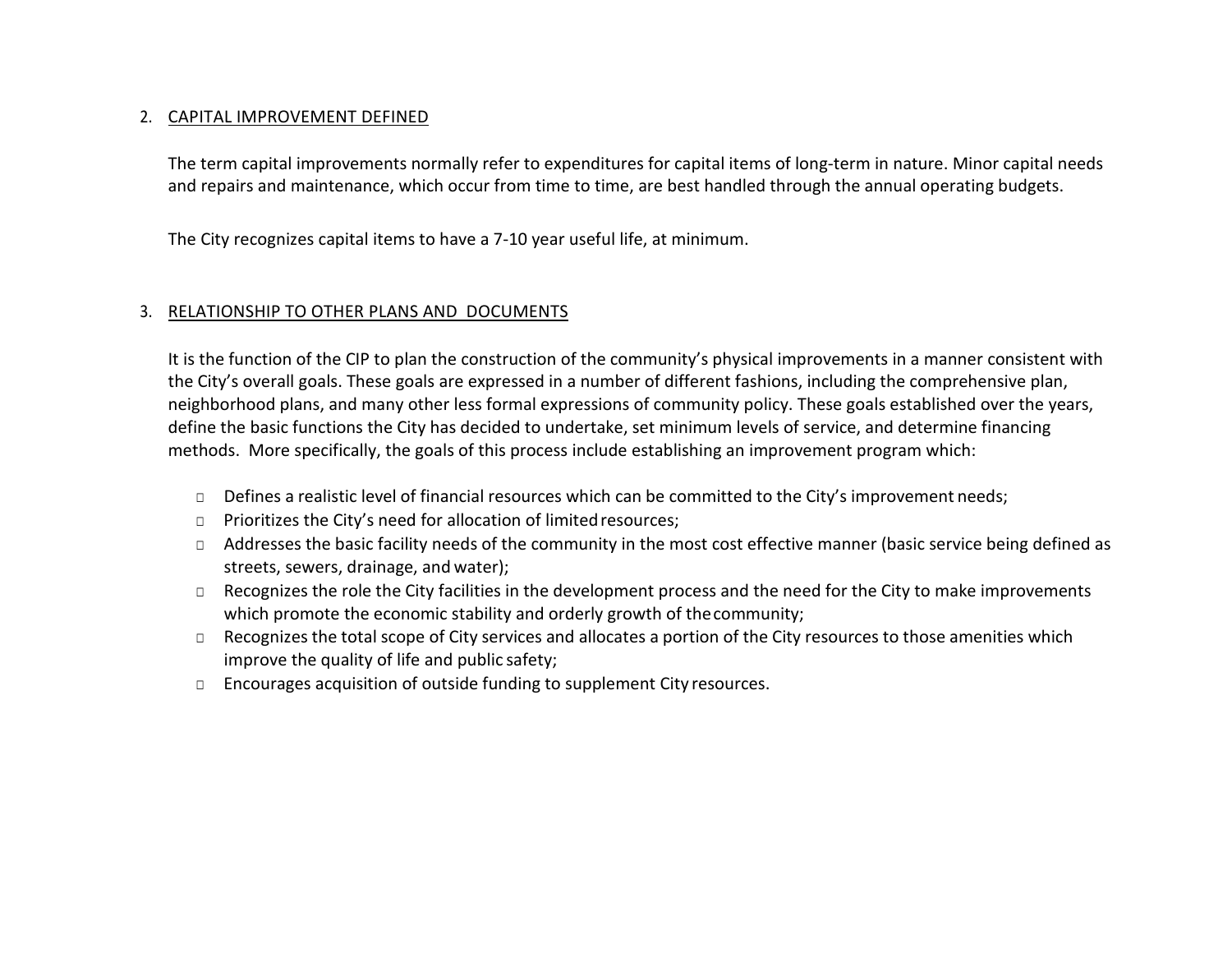#### SECTION II – CAPITAL IMPROVEMENT PROGRAM GOALS

#### 1. OVERALL GOALS OF CIP

The FY22 – FY26 Capital Improvement Program was based on the following goal statements:

#### Planning and Community Growth

The City will use the CIP process to establish a five-year program that is consistent with the Comprehensive Plan and shall function as a major tool for implementing its adopted goals and policies.

The CIP shall encourage further infill development and redevelopment of existing areas of the community by implementing the conservation, rehabilitation, and reconstruction of aging facilities. The City will follow a philosophy of rebuild it first and build it second.

The CIP will promote the renovation and extension of public services and facilities in priority areas of the community including the Missouri River levee system, West Broadway/1<sup>st</sup> Avenue Corridor, River's Edge, East Beltway, and the Entertainment District.

The City will use the CIP process to construct new and preserve existing components of infrastructure systems that provide the level of service expectations of the public in an efficient and effective manner, recognizing the limited resources available.

The City will use the CIP to construct infrastructure that attracts additional economic activity into the community.

#### Public Safety

Priority will be placed on activities that prevent or protect the community from unreasonable exposure to dangerous and life threatening events.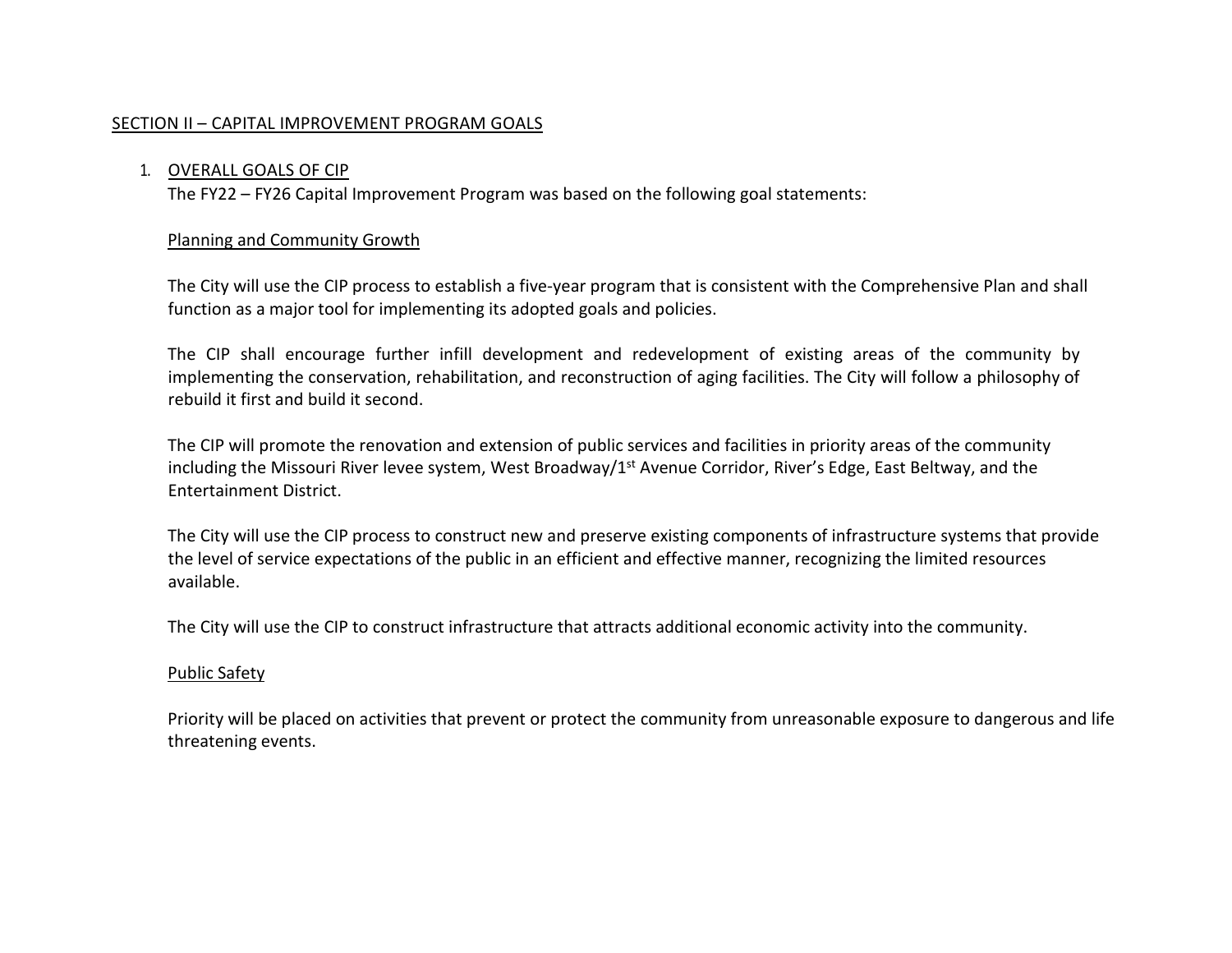#### Fiscal Considerations

CIP will support the long-range economic and fiscal stability of Council Bluffs. The CIP will structure annual debt service payments consistent within anticipated revenues.

Sales tax proceeds and Road use funds will be used in compliance with State Code and City ordinance.

General obligation bond proceeds will be utilized by projects that provide revitalization, result in additional tax base, or enhance community protection.

#### Operational Considerations

CIP projects will be evaluated for effects on annual operational and maintenance budgets.

New construction shall be designed to emphasize sustainability and constructed to a quality that minimizes maintenance and operational costs.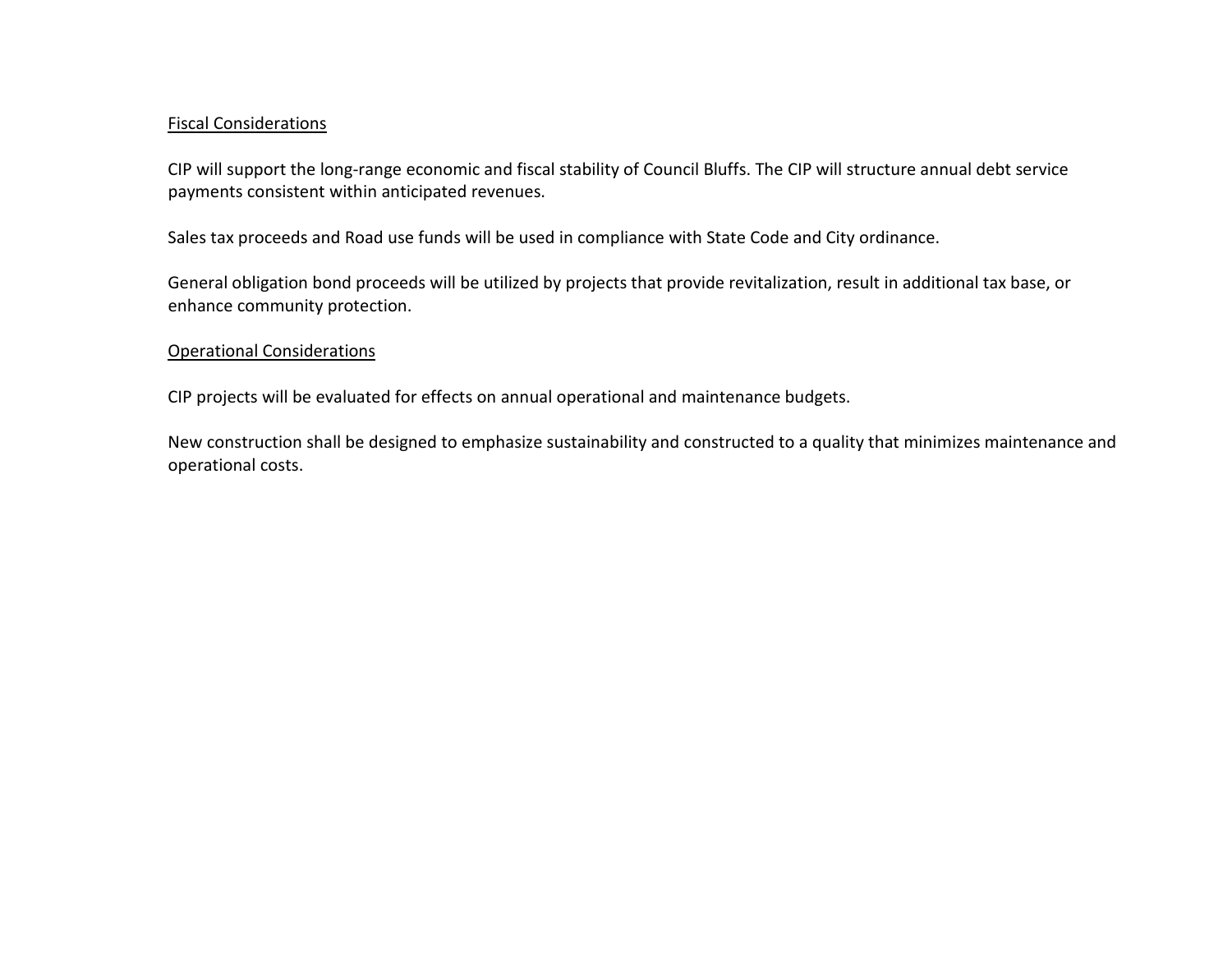#### 2. CIP CATEGORICAL GOALS

Five specific categories were identified by the Capital Improvements Program. These include public facilities, parks and recreation, public safety, utilities, transportation, and community development. The goals, policies and capital improvement efforts by category are outlined as follows:

#### a. Utilities and Environment

Objective – Provide sanitary and storm sewer systems and levee system improvements that meet the needs of the public and comply with state and federal regulations.

#### Capital Improvement Efforts

- □ Update the City's sanitary sewer treatment facilities and pump stations to current environmental standards and to allow for additional residential and business development in thecommunity.
- □ Improve the current sanitary sewer and storm water infrastructure within the community to preserve existing development and to encourage redevelopment of existing residential, commercial, and industrial areas.
- □ Extend sanitary sewer to identified growth areas to encourage new residential, commercial, and industrial development within or adjacent to the community.
- □ Implement improvements to the City's levee system to meet FEMA accreditation and the USACE standards for federal levees.
- □ Implement storm water management practices and projects to comply with the requirements of the EPA NPDES Phase II permit.
- □ Maintain and improve existing public facilities and develop new facilities based upon need.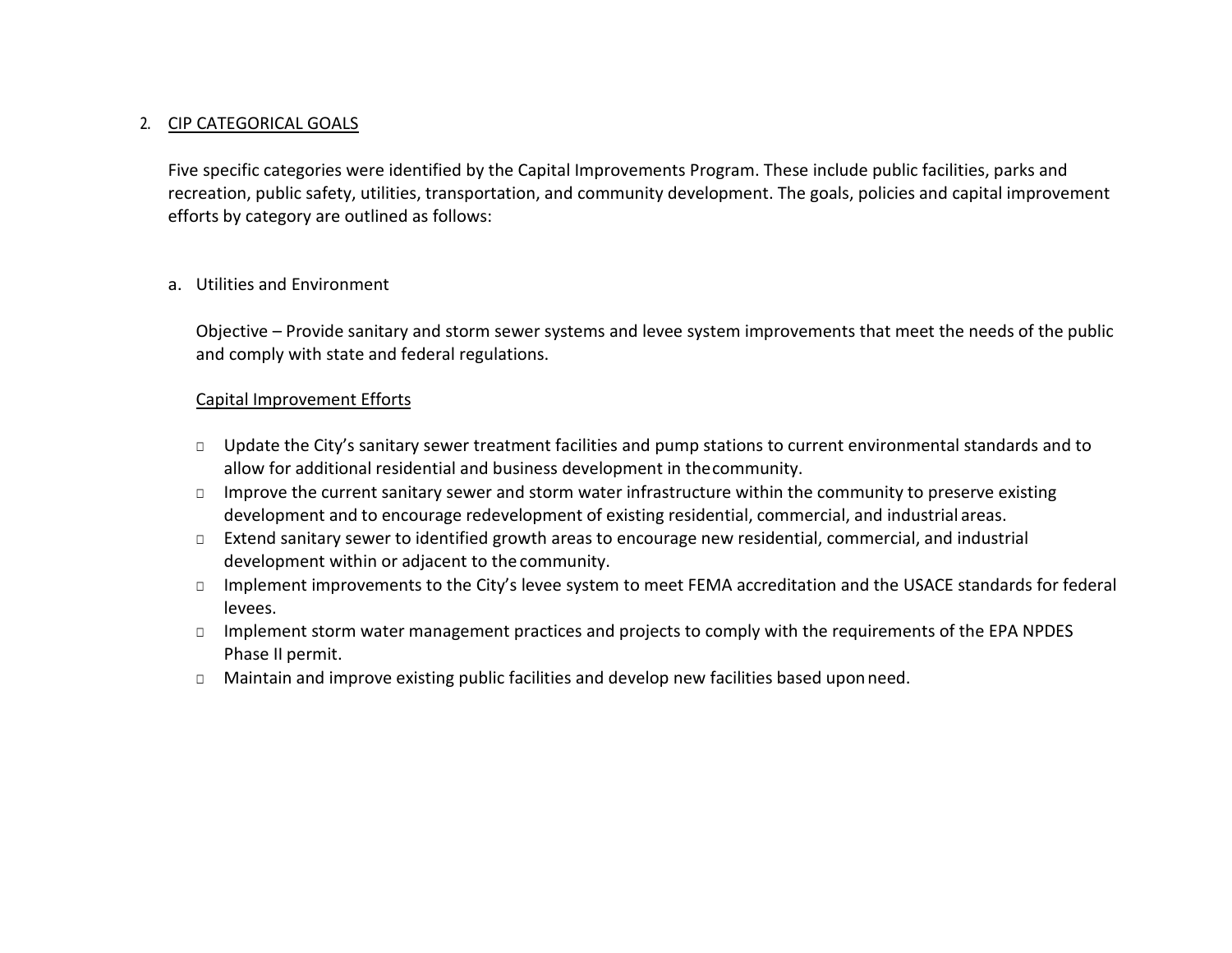#### b. Transportation

Objective – Proactively preserve and upgrade our existing transportation system throughout the City for the safe and efficient movement of people, goods, and services.

Objective – Coordinate transportation planning and improvements with the planning and development of other elements of the community, including other transportation means, public utilities, community facilities, and commercial and industrial areas.

#### Capital Improvement Efforts

- □ Continue a program of pavement resurfacing which extends the service life of existingstreets.
- □ Improve the current street, pedestrian and bicycle system within the community through reconstruction, combined with other utility improvements to preserve existing development and to encourage the redevelopment of residential, commercial, and industrial areas.
- □ Construct street extensions or reconstruct streets, which will result in new residential, commercial, or industrial development.
- c. Public Safety

Objective – Provide for the equitable distribution of community facilities to meet the public safety needs of the community.

Objective – Provide adequate safety and crime prevention systems in Council Bluffs.

#### Capital Improvement Efforts

□ Continue the program to upgrade and maintain current Fire Department facilities to plan and provide future facilities in locations that will ensure service coverage of future City growth.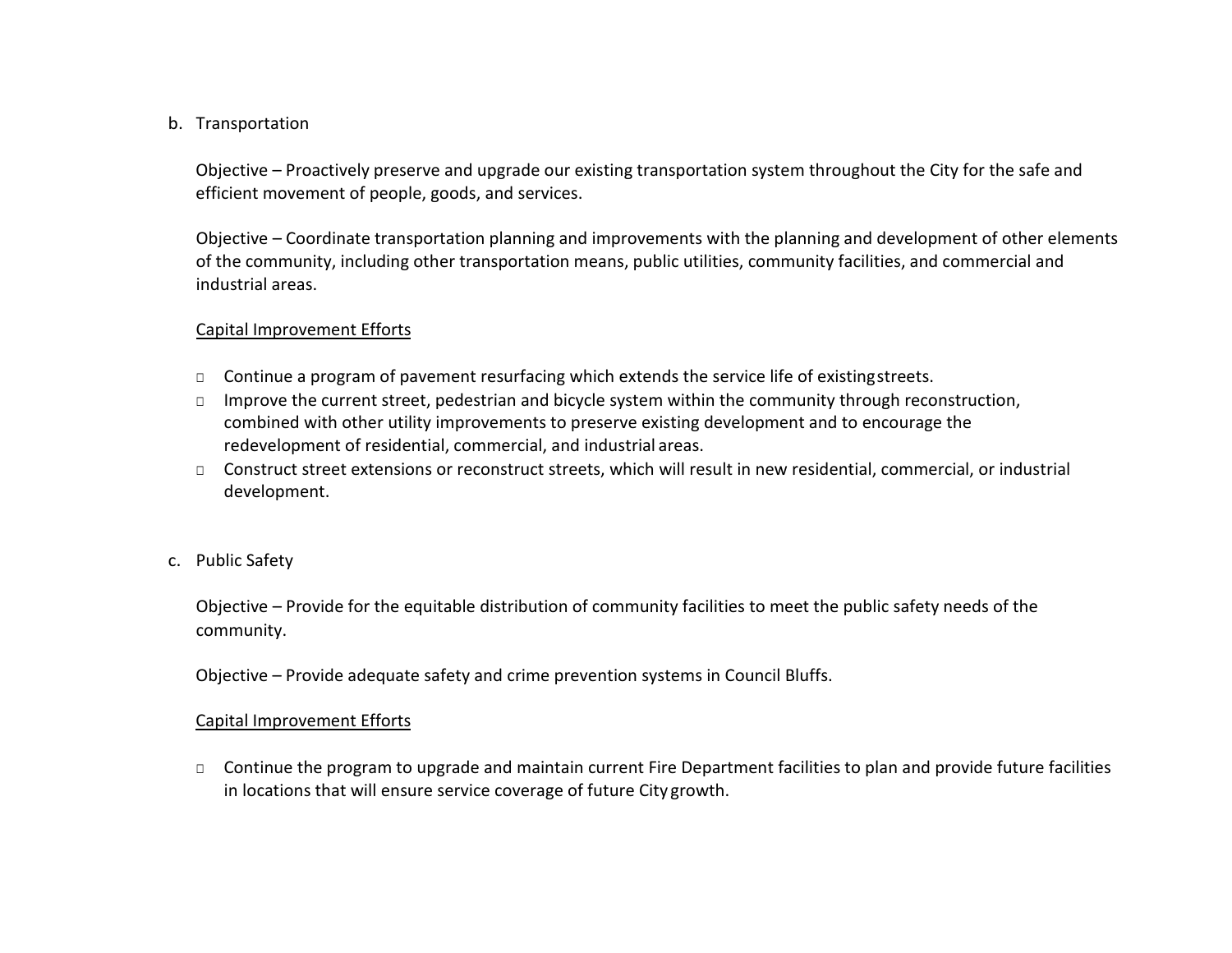- □ Maintain a program to plan and purchase Fire Department equipment to ensure current and future levels of service and take advantage of technological advances.
- □ Upgrade the firing range to meet public safety needs.
- d. Information Technology

Goal – The City will continue to improve the safety and security for IT resources.

Objective – Provide secure mechanisms for expanded user access while maintaining Cybersecurity awareness within the City.

Goal – The City will continue to enhance cost effective common infrastructure services.

Objective – Focus efforts on continuous improvement.

Goal – Support emerging IT areas

Objective – Improve ability of infrastructure to adapt to and adopt emerging technologies. Integrate architecture into City services.

#### Capital Improvement Efforts

- □ Continue improving the internal network security and increase security awareness within the City user and operations communities.
- □ Create a secure service infrastructure that enables access anytime from anywhere to any IT resources.
- □ Implement hardware and software solutions that enable City employees to perform their jobs efficiently and effectively.
- □ Develop integrated applications designs in order to improve the business process flows of the City.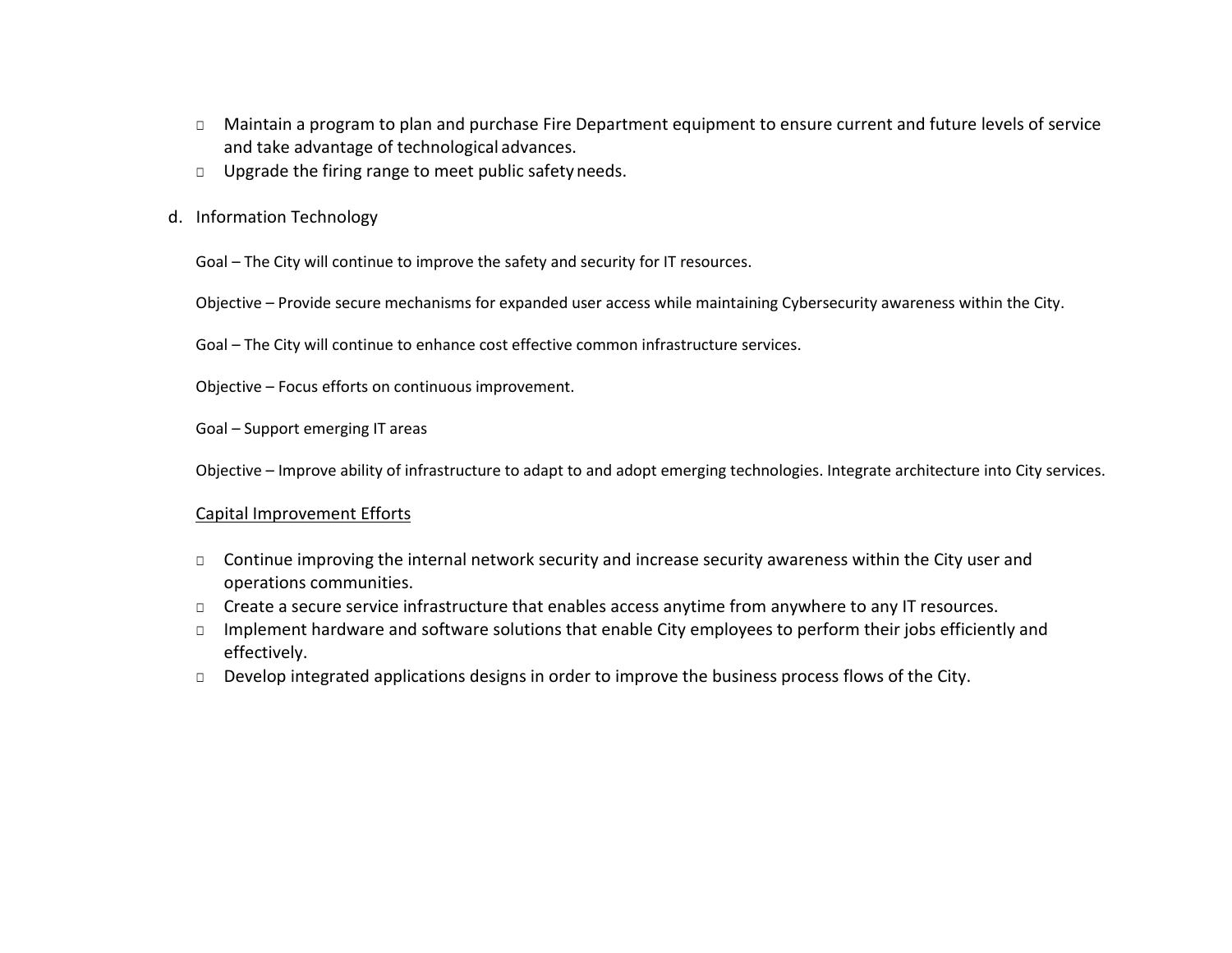e. Community Development

Goal – The City will continue to play a leadership role in the strategic development of community growth to expand opportunities for housing, employment, and an expanded tax base.

Objective – Complete infrastructure and upgrades in key areas of community growth.

Goal – The City shall encourage further infill development and redevelopment of existing areas of the community by implementing the conservation, rehabilitation, and reconstruction of aging facilities that are coordinated with redevelopment investments.

Objective – Remove or redevelop dilapidated structures and sites requiring environmental remediation in the community. Encourage infill development and redevelopment of existing developed areas of the community.

Objective – Work to expand housing choices by cost, by location, and by type of dwelling.

#### Capital Improvement Efforts

- □ Implement the recommendations contained in the Mid-City Neighborhood Strategy AreaPlan.
- $\Box$  Continue the multi-year effort to redevelop West Broadway and 1<sup>st</sup> Avenue.
- □ Continue development of River's Edge and the Entertainment District.
- □ Continue a program of systematically acquiring and redeveloping dilapidated structures.
- □ Provide public facility improvements to ongoing neighborhood improvement efforts.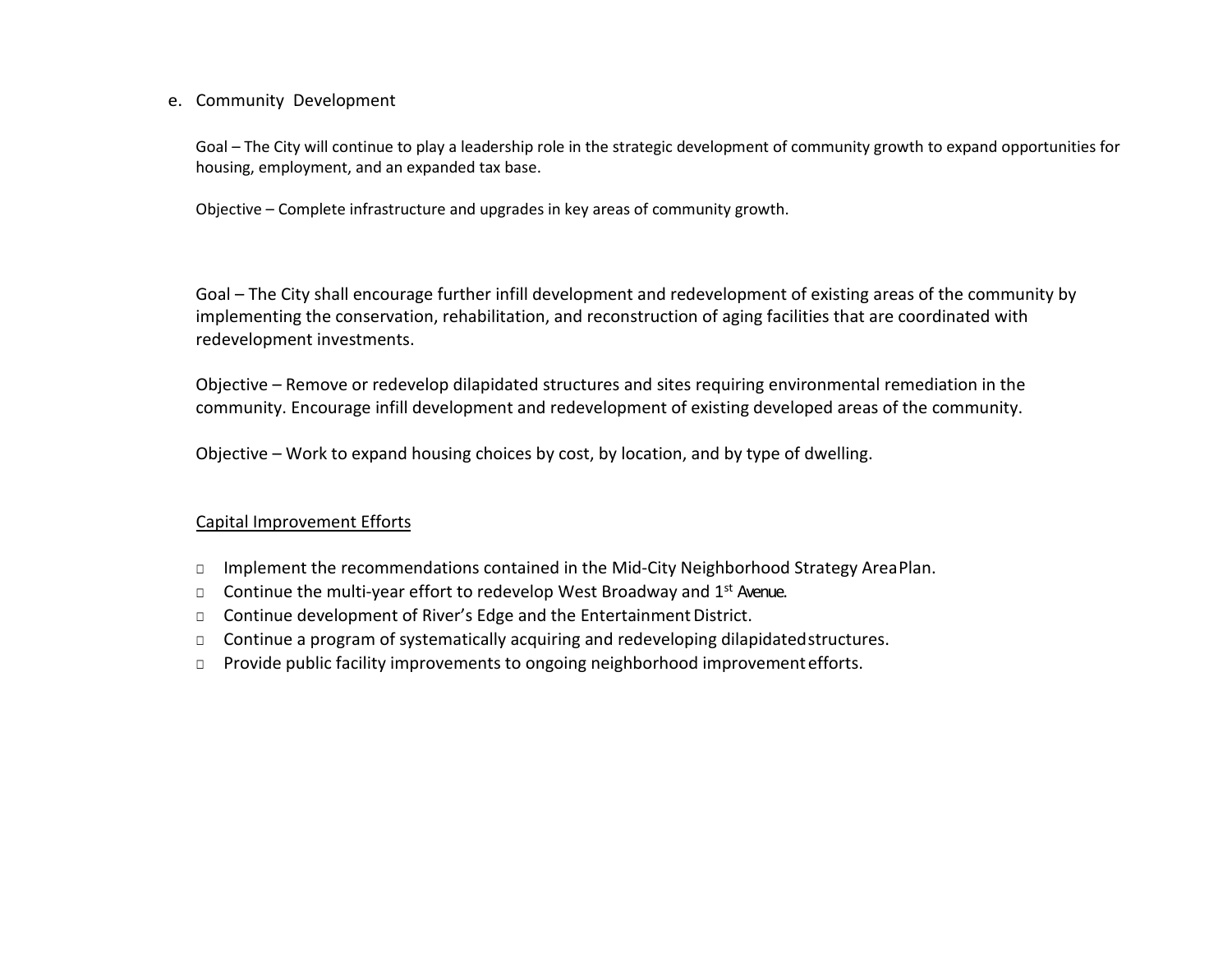#### f. Parks andRecreation

Goal – Provide and maintain an equitable system of parks, open spaces, trails and recreational facilities to meet the cultural, educational, social, and recreational needs of the community and pursue opportunities to provide public facilities that attract regional use and function as economic generators.

Objective – Provide, renovate and maintain parks and open spaces that uniquely relate to the City's environment, history, and art/culture, or represent new trends and non-traditional leisure interests.

#### Capital Improvement Efforts

- □ Continue to plan, improve, and enhance the existing parks and recreation, aquatics, golf, historical and service delivery facilities.
- □ Continue Implementation of the Parks System and Recreation Facilities Master Plan.
- □ Develop the Missouri River Riverfront.
- □ Acquire, plan and develop new park and recreational facilities in development areas and in areas, which have insufficient park and recreational opportunities.
- □ Optimize grant funding opportunities for trails by programming annual City funding for trail renovation and the construction of new trails.
- □ Continue implementation of the Council Bluffs Recreational Trail and BikewayPlan.

#### g. PublicFacilities

Goal – Provide and maintain the City's buildings and associated amenities to service the needs of the community and employees.

Objective – Construct, renovate and maintain the City's buildings utilized for maintenance, public safety, operations and administrative functions.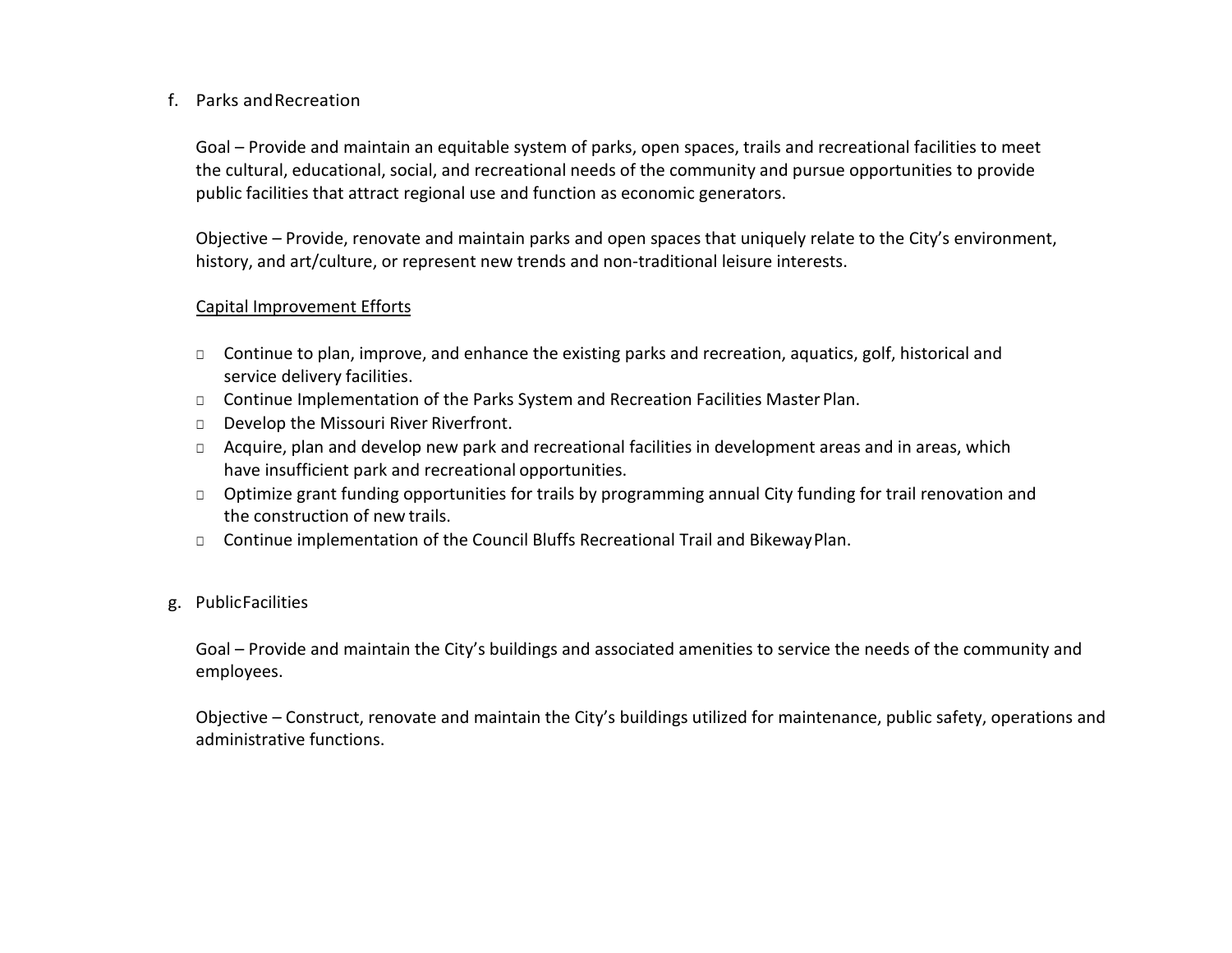#### Capital Improvement Efforts

- □ Undertake accessibility improvements necessary to comply with the Americans with Disabilities Act.
- □ Maintain and upgrade the City's maintenance, public safety, operational and administrative buildings and their public amenities (parking lots, lighting, landscaping, etc.).

Objective – Construct, renovate, and maintain the City's public, cultural, and entertainment related buildings and their amenities.

#### Capital Improvement Efforts

□ Maintain and upgrade as necessary City owned entertainment facilities including the Mid America Center, the Entertainment District parking lot and the Entertainment Districtsignage.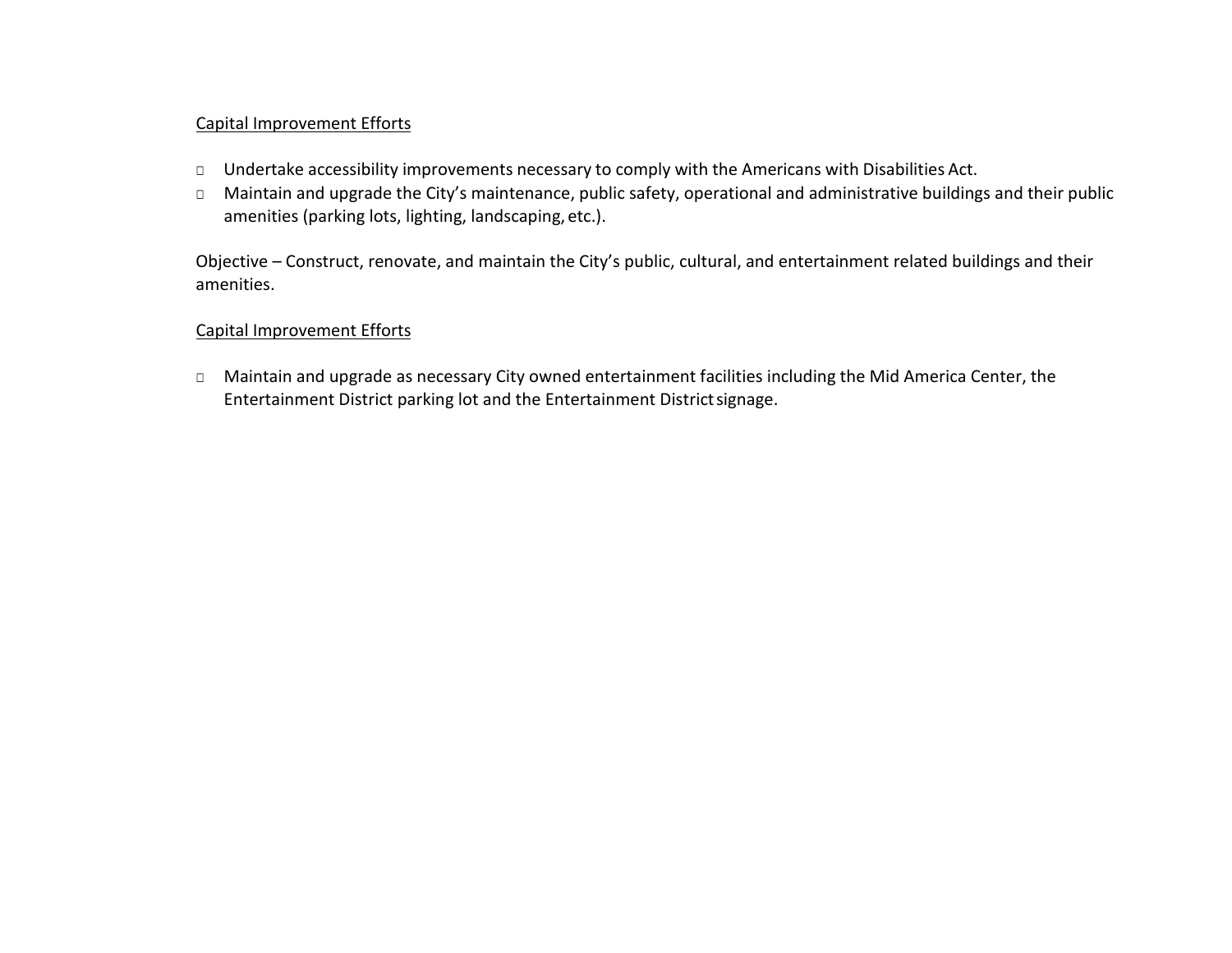#### **REVENUE SUMMARY BY FUNDING SOURCE AND FISCAL YEAR**

|                                 | <b>FY22</b>  | <b>FY23</b>  | <b>FY24</b>  | <b>FY25</b>  | <b>FY26</b>  | <b>Totals</b> |
|---------------------------------|--------------|--------------|--------------|--------------|--------------|---------------|
| <b>Federal Funding</b>          | \$2,896,800  | \$475,000    | \$50,000     | \$50,000     | \$750,000    | \$4,221,800   |
| <b>State Funding</b>            | \$7,375,951  | \$7,375,000  | \$2,375,000  | \$12,900,000 | \$12,875,000 | \$42,900,951  |
| <b>Local Option Sales Tax</b>   | \$8,400,000  | \$8,500,000  | \$8,600,000  | \$8,750,000  | \$11,470,000 | \$45,720,000  |
| Road Use                        | \$0          | \$1,000,000  | \$0          | \$2,500,000  | \$1,000,000  | \$4,500,000   |
| <b>General Obligation Bonds</b> | \$7,000,000  | \$13,981,219 | \$4,638,000  | \$2,975,000  | \$7,535,000  | \$36,129,219  |
| <b>General Funding</b>          | \$2,126,511  | \$2,185,000  | \$2,445,000  | \$1,615,000  | \$1,675,000  | \$10,046,511  |
| Other Programs                  | \$11,118,000 | \$25,350,000 | \$13,200,000 | \$4,525,000  | \$25,480,000 | \$79,673,000  |
| Totals                          | \$38,917,262 | \$58,866,219 | \$31,308,000 | \$33,315,000 | \$60,785,000 | \$223,191,481 |

\*Road Use funds are primarily used for road maintenance and improvement. Utilization of Road Use funds increases in FY23 and FY26 due to the planned Gifford Road Reconstruction/Pavement improvement project and increases in FY25 due to the planned N. 16<sup>th</sup> St Pavement improvement project.

\*\*General Obligation bond funding source is re-evaluated annually based on financial capacity.



#### **Revenue Summary By Funding Source**



**Revenue Summary By Fiscal Year**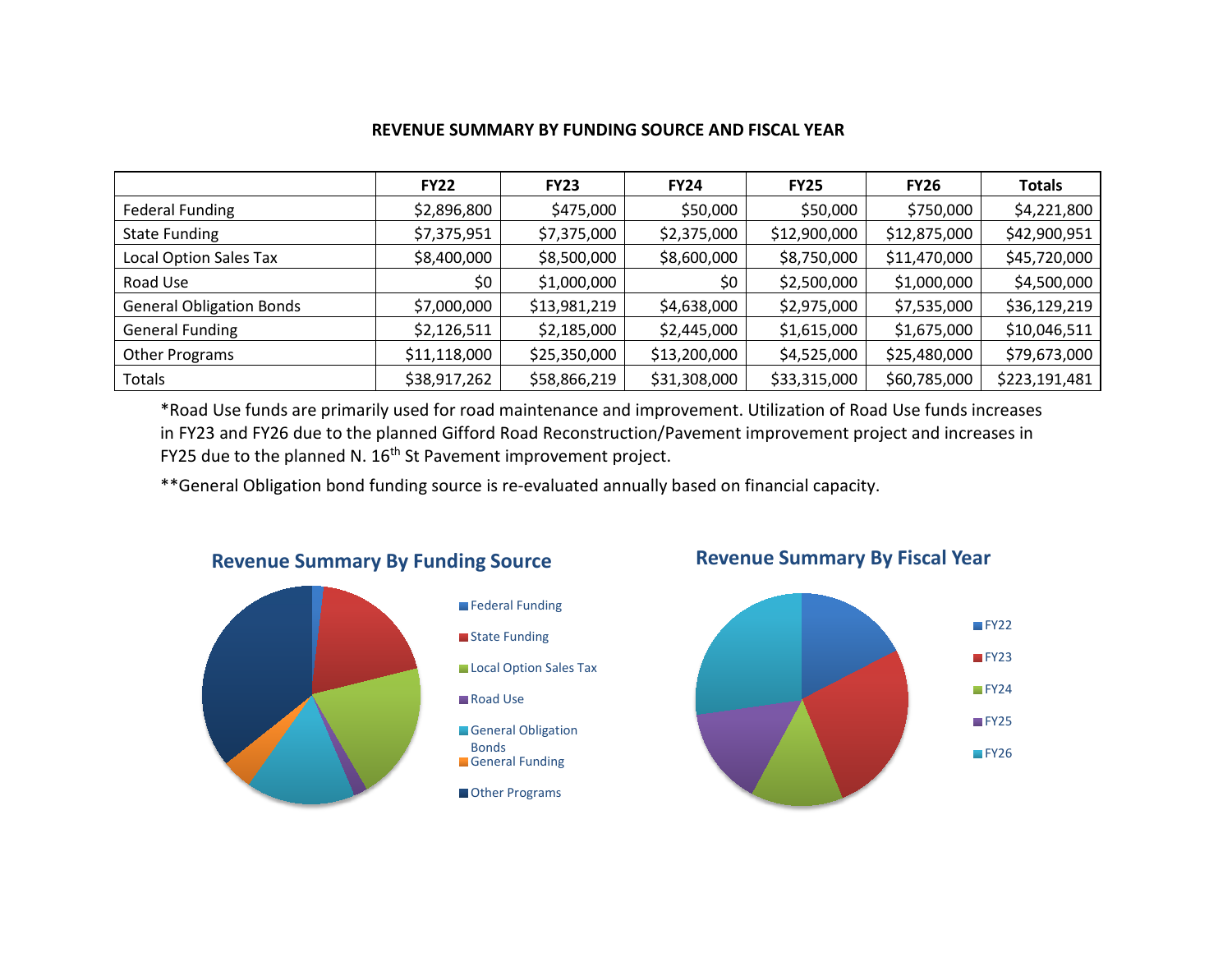| <b>EXPENDITURE SUMMARY BY DEPARTMENT AND FISCAL YEAR</b> |  |  |
|----------------------------------------------------------|--|--|
|----------------------------------------------------------|--|--|

|                               | <b>FY22</b>  | <b>FY23</b>  | <b>FY24</b>  | <b>FY25</b>  | <b>FY26</b>  | <b>Totals</b> |
|-------------------------------|--------------|--------------|--------------|--------------|--------------|---------------|
| <b>Building Maintenance</b>   | \$1,830,000  | \$7,860,000  | \$2,295,000  | \$1,240,000  | \$950,000    | \$14,175,000  |
| <b>Community Development</b>  | \$5,550,000  | \$2,875,000  | \$2,100,000  | \$1,900,000  | \$2,800,000  | \$15,225,000  |
| Fire                          | \$225,000    | \$8,450,000  | \$500,000    | \$750,000    | \$300,000    | \$10,225,000  |
| Library                       | \$0          | \$0          | \$0          | \$0          | \$0          | \$0           |
| Parks & Recreation            | \$2,712,262  | \$2,481,219  | \$2,163,000  | \$1,025,000  | \$1,235,000  | \$9,616,481   |
| <b>Information Technology</b> | \$700,000    | \$700,000    | \$500,000    | \$500,000    | \$500,000    | \$2,900,000   |
| Police                        | \$3,000,000  | \$0          | \$0\$        | \$0\$        | \$0          | \$3,000,000   |
| <b>Public Works</b>           | \$24,900,000 | \$36,500,000 | \$23,750,000 | \$27,900,000 | \$55,000,000 | \$168,050,000 |
| <b>Totals</b>                 | \$38,917,262 | \$58,866,219 | \$31,308,000 | \$33,315,000 | \$60,785,000 | \$223,191,481 |

## **Expenditures By Department**

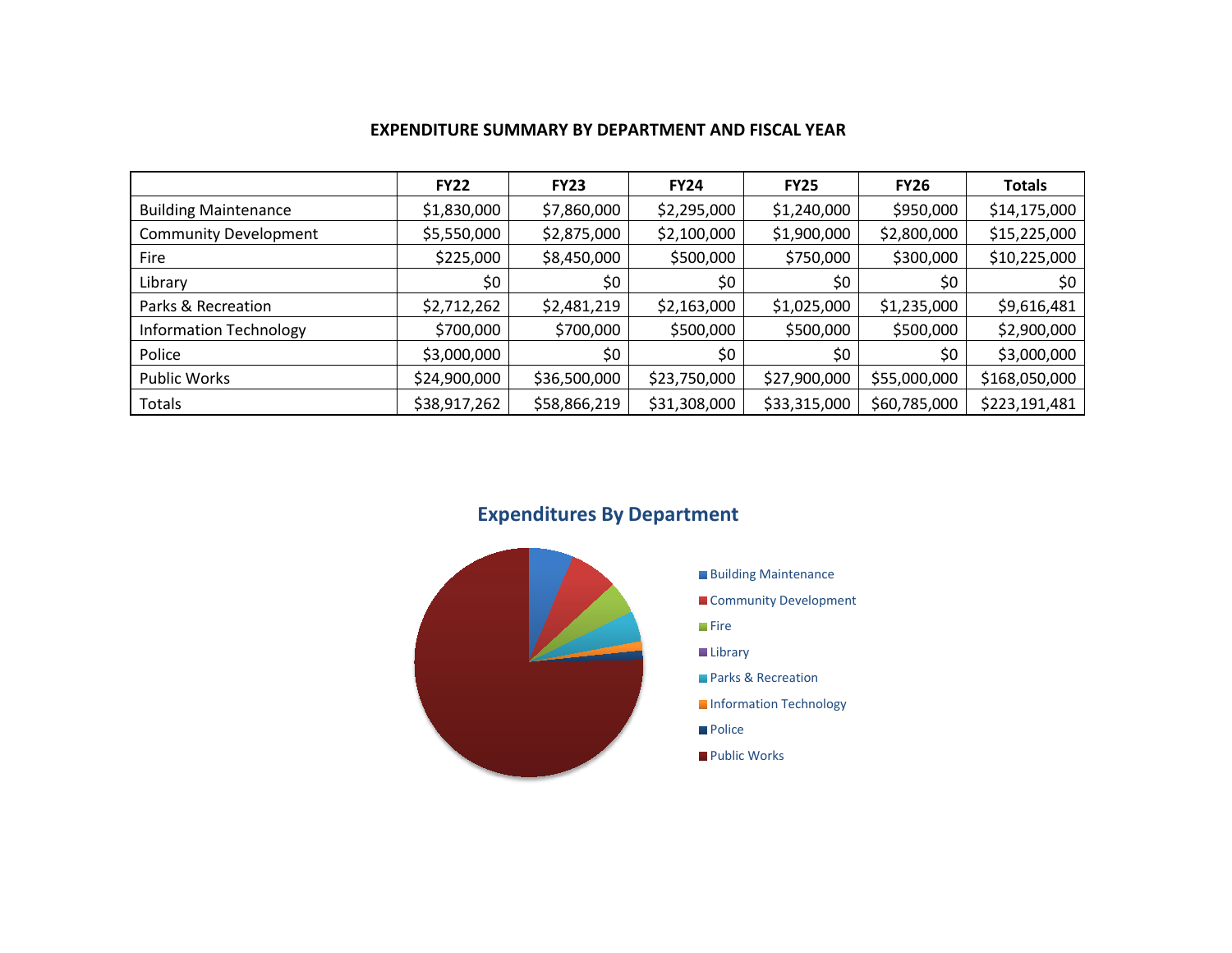|--|--|

|                             |                                                                | <b>DESCRIPTION</b>                                                                               |           | <b>Current Year Funding Sources</b> |                        |          |                       |           |                                                         | <b>Current Year</b> |                   |                |                  |             |                        |                                                                                                    |
|-----------------------------|----------------------------------------------------------------|--------------------------------------------------------------------------------------------------|-----------|-------------------------------------|------------------------|----------|-----------------------|-----------|---------------------------------------------------------|---------------------|-------------------|----------------|------------------|-------------|------------------------|----------------------------------------------------------------------------------------------------|
| <b>PROJECT:</b>             | <b>PROJECT TITLE</b>                                           |                                                                                                  | Federal   | <b>State</b>                        | Sales                  | Road Use | GO                    | Gaming    | Gen Fund - Gen Fund - Gen Fund - Iowa West<br>Op Budget | Other               | <b>Foundation</b> | Other<br>Grant | <b>Donations</b> | Other       | <b>Project Cost</b>    | Notes/Further information                                                                          |
|                             |                                                                |                                                                                                  |           |                                     |                        |          |                       |           |                                                         |                     |                   |                |                  |             |                        |                                                                                                    |
| <b>Building Maintenance</b> |                                                                |                                                                                                  | \$0       | \$0                                 | \$0                    |          | \$0 \$1,325,000       | \$380,000 | \$0                                                     | \$0                 | \$0               | \$0            | \$0              | \$125,000   | \$1,830,000            |                                                                                                    |
| BM-22-01                    | MAC Parking Lot Rehab - Phase III                              | Replacement of City owned lots                                                                   |           |                                     |                        |          | \$575,000             | \$200,000 |                                                         |                     |                   |                |                  | \$125,000   | \$900,000              | Gaming; 2019A bonds from phase II                                                                  |
| BM-22-02                    | MAC Roof Relpacment - Phase II                                 | Remove and replace areas of the roof that are failing                                            |           |                                     |                        |          | \$550,000             |           |                                                         |                     |                   |                |                  |             | \$550,000              | Gaming                                                                                             |
| BM-22-04                    | Fire Station #2 Window Replacement                             | Replace windows at Fire Station #2                                                               |           |                                     |                        |          | \$200,000             |           |                                                         |                     |                   |                |                  |             | \$200,000              | Gaming                                                                                             |
| BM-22-05                    | Dodge Park Clubhouse Concrete Repairs                          | Change drainage and replace concrete on east side of building                                    |           |                                     |                        |          |                       | \$130,000 |                                                         |                     |                   |                |                  |             | \$130,000              | Gaming                                                                                             |
| BM-22-06                    | City Hall Facility Needs Study - Phase II                      | Determine scope and costs for remodel or replacement                                             |           |                                     |                        |          |                       | \$50,000  |                                                         |                     |                   |                |                  |             | \$50,000               | Gaming                                                                                             |
|                             | <b>Community Development Department</b>                        |                                                                                                  | \$400,000 | \$0                                 | \$0                    |          | \$0 \$4,000,000       | \$0       | \$0                                                     | \$150,000           | \$1,000,000       | \$0            | \$0              | \$0         | \$5,550,000            |                                                                                                    |
| CD-22-01                    | FIRST AVE Program                                              | Acquistions/demolition/trail/infrastructure/studies/landscaping                                  |           |                                     |                        |          | \$1,750,000           |           |                                                         |                     | \$1,000,000       |                |                  |             | \$2,750,000            | Phase II of multi-use trail is c. \$2.5-3M                                                         |
|                             |                                                                | Street extension for existing neighborhood and future                                            |           |                                     |                        |          |                       |           |                                                         |                     |                   |                |                  |             |                        |                                                                                                    |
| CD-22-03                    | S. 19th Street Extension                                       | development                                                                                      | \$400,000 |                                     |                        |          |                       |           |                                                         | \$150,000           |                   |                |                  |             | \$550,000              | CDBG                                                                                               |
| CD-22-04                    | River's Edge Water Main Upgrade                                | Water Main upgrade for Argent condos                                                             |           |                                     |                        |          | \$2,250,000           |           |                                                         |                     |                   |                |                  |             | \$2,250,000            |                                                                                                    |
| <b>Fire Department</b>      |                                                                |                                                                                                  | \$0       | \$0                                 | \$0                    | \$0      | \$0                   | \$0       | \$225,000                                               | \$0                 | \$0               | \$0            | \$0              | \$0         | \$225,000              |                                                                                                    |
| FD-22-01                    | Medic 3 Replacement                                            | Ambulance Replacement                                                                            |           |                                     |                        |          |                       |           | \$225,000                                               |                     |                   |                |                  |             | \$225,000              | General - Ambulance                                                                                |
|                             |                                                                |                                                                                                  | \$0       | \$0                                 | \$0                    | \$0      | \$700,000             | \$0       | \$0                                                     | \$0                 | \$0               | \$0            | \$0              | \$0         | \$700,000              |                                                                                                    |
| IT-22-01                    | IT Safety and Security                                         | Software and services                                                                            |           |                                     |                        |          | \$60,000              |           |                                                         |                     |                   |                |                  |             | \$60,000               |                                                                                                    |
| $IT-22-02$<br>IT-22-03      | Infrastructure & Services                                      | Servers, storage, desktops, laptops, networking, etc.                                            |           |                                     |                        |          | \$325,000<br>\$50,000 |           |                                                         |                     |                   |                |                  |             | \$325,000<br>\$50,000  |                                                                                                    |
| IT-22-04                    | Mobile Technlogies<br>Software Licensing                       | MDTs, etc.<br>Multiple products                                                                  |           |                                     |                        |          | \$265,000             |           |                                                         |                     |                   |                |                  |             | \$265,000              |                                                                                                    |
|                             |                                                                |                                                                                                  |           |                                     |                        |          |                       |           |                                                         |                     |                   |                |                  |             |                        |                                                                                                    |
|                             | Parks, Recreation and Public Property Department               |                                                                                                  | \$696,800 | \$175,951                           | \$0                    | \$0      | \$975,000             | \$0       | \$619,511                                               | \$0                 | \$0               | \$0            | \$200,000        | \$45,000    | \$2,712,262            |                                                                                                    |
| PR-22-01                    | City wide parking lot upgrades                                 | Westwood, Valley View, Bahnsen, Pirate Cove                                                      |           |                                     |                        |          | \$250,000             |           |                                                         |                     |                   |                |                  |             | \$250,000              |                                                                                                    |
| PR-22-02                    | City wide trail upgrades                                       | Continue improvements of poor and fair rated sidewalks within the                                |           |                                     |                        |          |                       |           | \$100,000                                               |                     |                   |                |                  |             | \$100,000              | Grounds/Maint op budget                                                                            |
| PR-22-03                    | City wide site furnishings                                     | Replace site furnishings throughout park system                                                  |           |                                     |                        |          |                       |           | \$50,000                                                |                     |                   |                |                  |             | \$50,000               | Grounds/Maint op budget                                                                            |
| PR-22-04                    | Aquatics modernization and repair                              | Repair, replacement, and upgrades of equipment, water features.                                  |           |                                     |                        |          |                       |           | \$50,000                                                |                     |                   |                |                  |             | \$50,000               |                                                                                                    |
| PR-22-05                    | Cochran Park Playground Replacement                            | Replace existing playground with new structure, safety surface,<br>inclusive features.           |           |                                     |                        |          | \$200,00              |           |                                                         |                     |                   |                | \$200,000        |             | \$400,000              | <b>Private Donation</b>                                                                            |
| PR-22-06                    | Recreation Complex facilities maintenance                      | Add security fence, turn around area in drive, expand yard for                                   |           |                                     |                        |          |                       |           | \$40,000                                                |                     |                   |                |                  |             | \$40,000               |                                                                                                    |
| PR-22-07                    | ard upgrade<br>Park monument sign replacement                  | coals, materials and equipment.<br>replace existing monument/ entry signs in the parks           |           |                                     |                        |          | \$28,989              |           | \$21,01                                                 |                     |                   |                |                  |             | \$50,000               | Grounds/Maint op budget                                                                            |
| PR-22-08                    | win City Park parking lot construction                         | Construct parking lot in Twin City Park - current parking area is a                              |           |                                     |                        |          |                       |           | \$55,000                                                |                     |                   |                |                  |             | \$55,000               |                                                                                                    |
|                             |                                                                | gravel lot<br>Complete vegetative restoration of the shoreline impacted by the                   |           |                                     |                        |          |                       |           |                                                         |                     |                   |                |                  |             |                        |                                                                                                    |
| PR-22-09                    | River's Edge shoreline restoration                             | 2018 flood.                                                                                      |           | \$175,951                           |                        |          |                       |           |                                                         |                     |                   |                |                  |             | \$175,951              | <b>REAP Grant</b>                                                                                  |
| PR-22-10<br>PR-22-11        | Fall Color Corridor - Phase II<br>Harry Langdon Blvd Phase II  | Complete the fall color corridor<br>Complete Area 1 and 2 of the Harry Langdon Median            |           |                                     |                        |          |                       |           | \$100,000<br>\$105,000                                  |                     |                   |                |                  |             | \$100,000<br>\$105,000 |                                                                                                    |
| PR-22-12                    | Valley View Park dog park                                      | construct dog park with shelters, and water service                                              |           |                                     |                        |          | \$90,000              |           |                                                         |                     |                   |                |                  |             | \$90,000               |                                                                                                    |
| PR-22-13                    | Bayliss Park plaza concrete repair                             | Remove/repair concrete in the plaza around the fountain in Bayliss                               |           |                                     |                        |          |                       |           | \$46,000                                                |                     |                   |                |                  |             | \$46,000               | Grounds/Maint op budget                                                                            |
| PR-22-14                    | Roberts Park Sports Court Rehabilitation                       | park - south-east and north sides.<br>Repair, resurface existing courts, relocate a light pole.  |           |                                     |                        |          |                       |           | \$40,500                                                |                     |                   |                |                  |             | \$40,500               |                                                                                                    |
| PR-22-15                    | City County Trail Connector                                    | design and engineering of trail alignment, potential land                                        | \$696,800 |                                     |                        |          | \$129,20              |           |                                                         |                     |                   |                |                  | \$45,000    | \$871,000              | MAPA 80%; 2019A and 2020B bonds                                                                    |
| PR-22-16                    | Eastern Hills Neighborhood Park                                | acquisition, trailhead design<br>Install play equipment and amenities on land near Eastern Hills |           |                                     |                        |          | \$276,81              |           |                                                         |                     |                   |                |                  |             | \$276,81               |                                                                                                    |
| PR-22-17                    | Briarwood-Eastern Hills Trail Extension                        | )rive<br>Temporary trail design                                                                  |           |                                     |                        |          |                       |           | \$12,000                                                |                     |                   |                |                  |             | \$12,000               |                                                                                                    |
|                             |                                                                |                                                                                                  |           |                                     |                        |          |                       |           |                                                         |                     |                   |                |                  |             |                        |                                                                                                    |
| <b>Police Department</b>    |                                                                |                                                                                                  | \$0       | \$0                                 | \$0                    | \$0      | \$0                   | \$752,000 | \$0                                                     | \$0                 |                   | \$0 \$100,000  | \$0              | \$2,148,000 | \$3,000,000            |                                                                                                    |
| PD-22-01                    | Range Upgrades                                                 | 100 Yard Rifle Range Addition                                                                    |           |                                     |                        |          |                       | \$752,000 |                                                         |                     |                   | \$100,000      |                  | \$2,148,000 | \$3,000,000            | 2018A Bond \$648,000/Pott, Co. Share of Project<br>Costs - \$1,500,000/\$100,000 seized asset fund |
|                             |                                                                |                                                                                                  |           |                                     |                        |          |                       |           |                                                         |                     |                   |                |                  |             |                        |                                                                                                    |
|                             | <b>Public Works Department</b>                                 |                                                                                                  |           | \$1,800,000 \$7,200,000             | \$8,400,000            | \$0      | \$0                   | \$0       | \$0                                                     | \$0                 | \$0               | \$0            | \$0              | \$7,500,000 | \$24,900,000           |                                                                                                    |
| PW-22-01                    | Infrastructure Maintenance                                     | <b>Emergency Repairs</b>                                                                         |           |                                     | \$400,000              |          |                       |           |                                                         |                     |                   |                |                  |             | \$400,000              |                                                                                                    |
| PW-22-04                    | Infrastructure Management                                      | Evaluation study / analysis TBD                                                                  |           |                                     | \$100,000<br>\$100,000 |          |                       |           |                                                         |                     |                   |                |                  |             | \$100,000<br>\$100,000 |                                                                                                    |
| PW-22-05<br>PW-22-06        | NPDES PH II Program Management<br>Levee Certification Projects | Citywide MS4 permit - storm sewer improvements                                                   |           |                                     |                        |          |                       |           |                                                         |                     |                   |                |                  |             | \$0                    |                                                                                                    |
|                             | Program Management                                             | <b>Consultant Services</b>                                                                       |           |                                     | \$250,000              |          |                       |           |                                                         |                     |                   |                |                  |             | \$250,000              |                                                                                                    |
|                             | Drainage IC_2 & IC_3                                           | Outfall pipe repairs for Indian Creek                                                            |           |                                     |                        |          |                       |           |                                                         |                     |                   |                |                  | \$275,000   | \$275,000              |                                                                                                    |
|                             | Geotech MR_8                                                   | Seepage improvements to Missouri River Levee                                                     |           |                                     |                        |          |                       |           |                                                         |                     |                   |                |                  | \$1,500,000 | \$1,500,000            | <b>FMP</b>                                                                                         |
|                             | Geotech MR_9                                                   | Seepage improvements to Missouri River Levee                                                     |           | \$2,350,000                         |                        |          |                       |           |                                                         |                     |                   |                |                  | \$300,000   | \$2,650,000            |                                                                                                    |
|                             | Freeboard IC_1                                                 | Freeboard improvements to Indian Creek Levee                                                     |           |                                     |                        |          |                       |           |                                                         |                     |                   |                |                  | \$2,250,000 | \$2,250,000            |                                                                                                    |
|                             | Geotech MC 1                                                   | Stability improvements to Mosquito Creek Levee                                                   |           |                                     |                        |          |                       |           |                                                         |                     |                   |                |                  | \$1,000,000 | \$1,000,000            |                                                                                                    |
|                             | Geotech MC_2                                                   | Seepage Improvements to Mosquito Creek Levee                                                     |           |                                     |                        |          |                       |           |                                                         |                     |                   |                |                  | \$1,600,000 | \$1,600,000            |                                                                                                    |
|                             | PW-22-09 E Manawa Sewer Rehab - Phase X                        | Pavement, sewer                                                                                  |           |                                     | \$1,200,000            |          |                       |           |                                                         |                     |                   |                |                  |             | \$1,200,000            |                                                                                                    |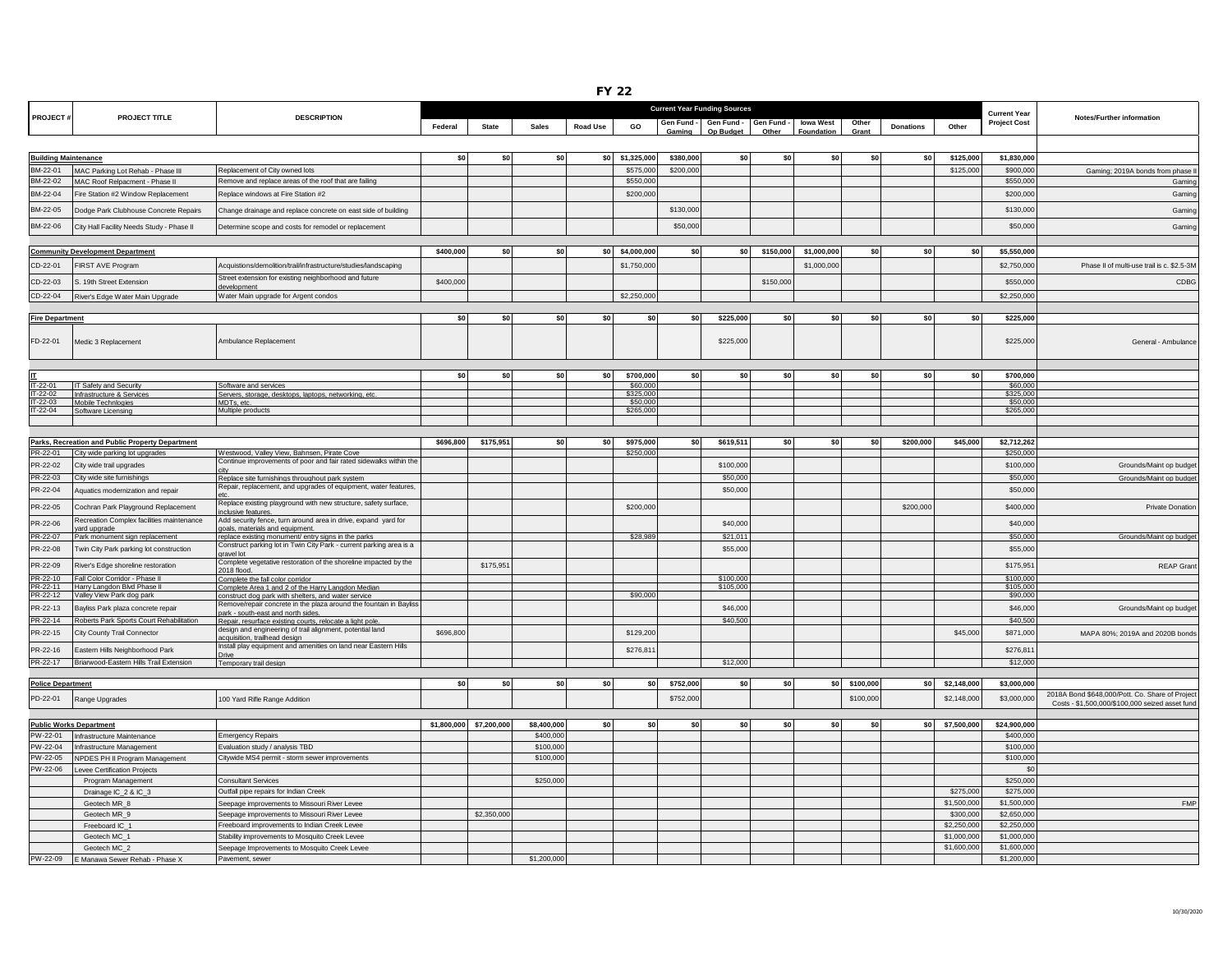#### FY 22

|                 |                                              |                                                            |             | <b>Current Year Funding Sources</b> |             |                 |    |                             |                                                        |           |                                |                |                  |             | <b>Current Year</b> | <b>Notes/Further information</b> |
|-----------------|----------------------------------------------|------------------------------------------------------------|-------------|-------------------------------------|-------------|-----------------|----|-----------------------------|--------------------------------------------------------|-----------|--------------------------------|----------------|------------------|-------------|---------------------|----------------------------------|
| <b>PROJECT#</b> | <b>PROJECT TITLE</b>                         | <b>DESCRIPTION</b>                                         | Federa      | <b>State</b>                        | Sales       | <b>Road Use</b> | GO |                             | Gen Fund - Gen Fund - Gen Fund -<br>Gaming   Op Budget | Other     | <b>Iowa West</b><br>Foundation | Other<br>Grant | <b>Donations</b> | Other       | <b>Project Cost</b> |                                  |
| PW-22-11        | Sewer Rehab - Insitu Lining                  | Rehabilitation of concrete sanitary sewers                 |             |                                     | \$500,000   |                 |    |                             |                                                        |           |                                |                |                  |             | \$500,000           |                                  |
| PW-22-12        | 1st St Neighborhood Rehab - Phase XII        | Pavement, sewer                                            |             |                                     | \$1,250,000 |                 |    |                             |                                                        |           |                                |                |                  |             | \$1,250,000         |                                  |
| PW-22-13        | South Avenue Reconstruction                  | Pavement, storm sewer; Improvements for intermodal traffic |             | \$1,600,000                         | \$400,000   |                 |    |                             |                                                        |           |                                |                |                  | \$400,000   | \$2,400,000         | RISE grant, Other =TSL match     |
| PW-22-14        | SCADA Upgrade - Phase II                     | Pump station communication                                 |             |                                     | \$525,000   |                 |    |                             |                                                        |           |                                |                |                  |             | \$525,000           |                                  |
|                 | PW-22-15 WPCP Solids Building Basin Repair   | Repair of concrete structure corrosion                     |             |                                     |             |                 |    |                             |                                                        |           |                                |                |                  | \$175,000   | \$175,000           | Other = Sewer                    |
| PW-22-16        | E Beltway - Segment F                        | Steven Road Extension                                      | \$1,800,000 |                                     | \$775,000   |                 |    |                             |                                                        |           |                                |                |                  |             | \$2,575,000         | <b>STP</b>                       |
| PW-22-17        | South Expressway Reconstruction - Phase I    | Pavement, sewer - I-80 North                               |             | \$3,250,000                         | \$1,500,000 |                 |    |                             |                                                        |           |                                |                |                  |             | \$4,750,000         | STBG-SWAF                        |
| PW-22-21        | IDOT Payment for N.28th St Storm             | Payment 1 of 3                                             |             |                                     | \$900,000   |                 |    |                             |                                                        |           |                                |                |                  |             | \$900,000           | Moved from FY21 to FY22          |
|                 | PW-22-22 <b>IDOT Payment for UPRR Bridge</b> | Payment 1 of 5                                             |             |                                     | \$500,000   |                 |    |                             |                                                        |           |                                |                |                  |             | \$500,000           | Moved from FY21 to FY22          |
|                 |                                              |                                                            |             |                                     |             |                 |    |                             |                                                        |           |                                |                |                  |             |                     |                                  |
| <b>Total</b>    |                                              |                                                            | \$2,896,800 | \$7,375,951                         | \$8,400,000 |                 |    | \$0 \$7,000,000 \$1,132,000 | \$844,511                                              | \$150,000 | \$1,000,000                    | \$100,000      | \$200,000        | \$9,818,000 | \$38,917,262        |                                  |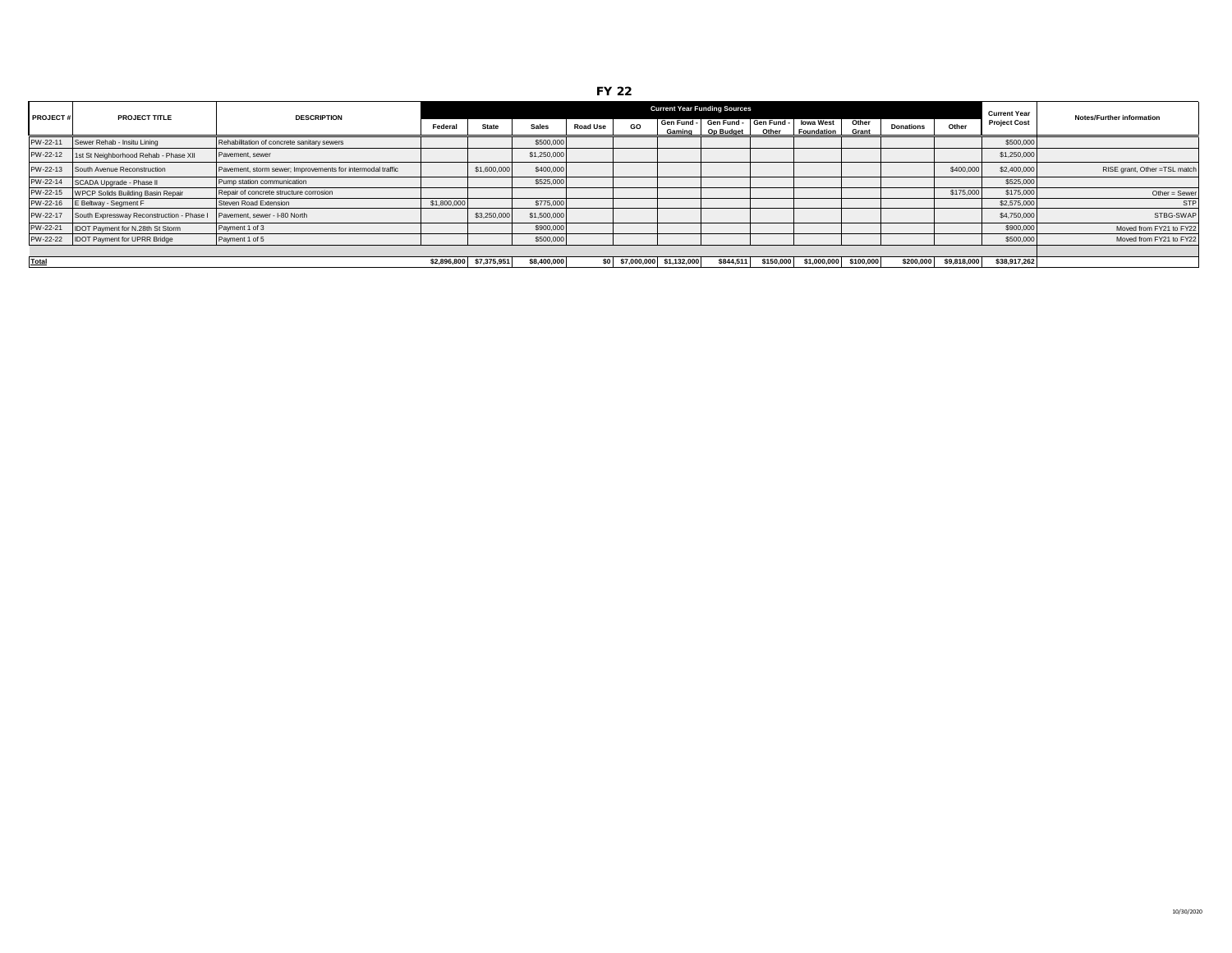|                                |                                                                                        |                                                                                                                        |           |              | <b>FY 23</b>           |                                     |                                      |             |           |          |                  |                  |                            |                                              |
|--------------------------------|----------------------------------------------------------------------------------------|------------------------------------------------------------------------------------------------------------------------|-----------|--------------|------------------------|-------------------------------------|--------------------------------------|-------------|-----------|----------|------------------|------------------|----------------------------|----------------------------------------------|
|                                |                                                                                        |                                                                                                                        |           |              |                        | <b>Current Year Funding Sources</b> |                                      |             |           |          |                  |                  | <b>Current Year</b>        |                                              |
| <b>PROJECT#</b>                | <b>PROJECT TITLE</b>                                                                   | <b>DESCRIPTION</b>                                                                                                     | Federal   | <b>State</b> | <b>Sales</b>           | <b>Road Use</b>                     | GO                                   | Gen Fund    | lowa West | Other    | <b>Donations</b> | Other            | <b>Project Cost</b>        | Notes/Further information                    |
|                                |                                                                                        |                                                                                                                        |           |              |                        |                                     |                                      |             | Grant     | Gran     |                  |                  |                            |                                              |
| <b>Building Maintenance</b>    |                                                                                        |                                                                                                                        | \$0       | \$0          | \$0                    | \$0                                 | \$0                                  | \$1,860,000 | \$0       | \$0      | \$0              | \$6,000,000      | \$7,860,000                |                                              |
| BM-23-01                       | MAC Parking Lot Rehab - Phase IV                                                       | Replacement of City owned lots                                                                                         |           |              |                        |                                     |                                      | \$1,000,000 |           |          |                  |                  | \$1,000,000                | Gaming                                       |
| BM-22-03                       | MAC Arena Upgrades - Phase I                                                           | Replace south retractable seating                                                                                      |           |              |                        |                                     |                                      | \$660,000   |           |          |                  |                  | \$660,000                  |                                              |
| BM-23-03                       | UP Museum Exterior Handrails & Fire Escapes                                            | Replace, repair, and paint exterior handrails and fire escapes                                                         |           |              |                        |                                     |                                      | \$200,000   |           |          |                  |                  | \$200,000                  | Gaming                                       |
| BM-23-04                       | City Hall Mechanical Upgrade                                                           | Replacement and rehabilation of building mechanical systems                                                            |           |              |                        |                                     |                                      |             |           |          |                  | \$6,000,000      | \$6,000,000                |                                              |
|                                |                                                                                        |                                                                                                                        |           |              |                        |                                     |                                      |             |           |          |                  |                  |                            |                                              |
| CD-23-01                       | <b>Community Development Department</b><br>River's Edge                                | Utility extension and site development                                                                                 | \$475,000 | \$0          | \$0                    |                                     | \$0 \$1,700,000<br>\$250,000         | \$200,000   | \$500,000 | \$0      | \$0              | \$0              | \$2,875,000<br>\$250,000   | delete if water main is covered              |
|                                | FIRST AVE Program (Furthering Interconnections,                                        |                                                                                                                        |           |              |                        |                                     |                                      |             |           |          |                  |                  |                            |                                              |
| CD-23-02                       | Revitalization, Streetscapes, Transportation, and<br>Aesthetics for a Vibrant Economy) | Acquisitions/demolition/trail/infrastructure/studies                                                                   |           |              |                        |                                     | \$900,000                            |             | \$500,000 |          |                  |                  | \$1,400,000                |                                              |
| CD-23-03                       | Power Drive                                                                            | North/south street connection (pays for part of project)                                                               |           |              |                        |                                     | \$250,000                            |             |           |          |                  |                  | \$250,000                  | How much should we program, if any?          |
| CD-23-04                       | Downtown projects                                                                      | Acquisitions/demolition/infrastructure/studies/façade grants                                                           |           |              |                        |                                     | \$200,000                            |             |           |          |                  |                  | \$200,000                  |                                              |
| CD-23-05                       | 22nd Avenue/South 6th Street                                                           | Infrastructure                                                                                                         | \$400,000 |              |                        |                                     |                                      | \$200,000   |           |          |                  |                  | \$600,000                  | CDBG                                         |
| CD-23-06                       | Analysis of Impediments                                                                | required study for Federal CDBG program                                                                                | \$75,000  |              |                        |                                     | \$100,000                            |             |           |          |                  |                  | \$175,000                  | CDBG                                         |
| <b>Fire Department</b>         |                                                                                        |                                                                                                                        | \$0       | \$0          | \$0                    |                                     | \$8,450,000                          | \$0         | \$0       | \$0      | \$0              | \$0              | \$8,450,000                |                                              |
| FD-23-01                       | New Station                                                                            | Station 7                                                                                                              |           |              |                        |                                     | \$8,000,000                          |             |           |          |                  |                  | \$8,000,000                |                                              |
| FD-23-02                       | Rescue 30                                                                              | Replacement of Regional Hazmat Apparatus                                                                               |           |              |                        |                                     | \$450,000                            |             |           |          |                  |                  | \$450,000                  |                                              |
|                                |                                                                                        |                                                                                                                        |           |              |                        |                                     |                                      |             |           |          |                  |                  |                            |                                              |
| ΙT                             |                                                                                        |                                                                                                                        | \$0       | \$0          | \$0                    | \$0                                 | \$700,000                            | \$0         | \$0       | \$0      | \$0              | \$0              | \$700,000                  |                                              |
| IT-23-01                       | IT Software and Hardware                                                               | Computer Equipment                                                                                                     |           |              |                        |                                     | \$700,000                            |             |           |          |                  |                  | \$700,000                  |                                              |
|                                |                                                                                        |                                                                                                                        |           |              |                        |                                     |                                      |             |           |          |                  |                  |                            |                                              |
| PR-23-01                       | <b>Parks and Recreation Department</b><br>City wide parking lot upgrades               | Recreation Center (parking lot A&C), Robert's                                                                          | \$0       | \$175,000    | \$0                    | \$0                                 | \$2,131,219<br>\$615,719             | \$125,000   | \$0       | \$50,000 | \$0              | \$0              | \$2,481,219<br>\$615,719   |                                              |
| PR-23-02                       | City wide trail upgrades                                                               | Continue improvements poor and fair rated sidewalks within the city                                                    |           |              |                        |                                     | \$75,000                             | \$75,000    |           |          |                  |                  | \$150,000                  |                                              |
| PR-23-03                       |                                                                                        |                                                                                                                        |           |              |                        |                                     | \$25,000                             | \$25,000    |           |          |                  |                  | \$50,000                   |                                              |
| PR-23-04                       | City wide site furnishings<br>Aquatics Modernization and Repair                        | Replace site furnishings through park system<br>Repair, replacement, and upgrades of equipment, water features,        |           |              |                        |                                     | \$50,000                             |             |           |          |                  |                  | \$50,000                   |                                              |
| PR-23-05                       |                                                                                        |                                                                                                                        |           |              |                        |                                     | \$43,500                             |             |           |          |                  |                  | \$43,500                   |                                              |
| PR-23-06                       | Sunset Park sports court rehabilitation                                                | Repair, resurface existing courts<br>Replace existing playground with new structure, safety surface,                   |           | \$175,000    |                        |                                     | \$206,000                            |             |           | \$50,000 |                  |                  | \$431,000                  |                                              |
|                                | Kirn Park playground replacement                                                       | inclusive features                                                                                                     |           |              |                        |                                     |                                      |             |           |          |                  |                  |                            |                                              |
| PR-23-07                       | Park monument sign replacement                                                         | Replace existing monument/ entry signs in the parks<br>Replace existing playground with new structure, safety surface, |           |              |                        |                                     | \$25,000                             | \$25,000    |           |          |                  |                  | \$50,000                   |                                              |
| PR-23-08                       | Prospect Park playground replacement                                                   | inclusive features                                                                                                     |           |              |                        |                                     | \$418,000                            |             |           |          |                  |                  | \$418,000                  |                                              |
| PR-23-09                       | Manawa City Park upgrade playground replacement                                        | Replace existing playground with new structure, safety surface,<br>inclusive features.                                 |           |              |                        |                                     | \$398,000                            |             |           |          |                  |                  | \$398,000                  |                                              |
| PR-23-10                       | <b>Bayliss Park Restroom</b>                                                           | Construct/ install new restroom to replace the portable restrooms in<br>the park                                       |           |              |                        |                                     | \$275,000                            |             |           |          |                  |                  | \$275,000                  |                                              |
|                                |                                                                                        |                                                                                                                        |           |              |                        |                                     |                                      |             |           |          |                  |                  |                            |                                              |
| <b>Public Works Department</b> |                                                                                        |                                                                                                                        | \$0       | \$7,200,000  | \$8,500,000            | \$1,000,000                         | \$1,000,000                          | \$0         | \$0       | \$0      |                  | \$0 \$18,800,000 | \$36,500,000               |                                              |
| PW-23-01<br>PW-23-04           | Infrastructure Maintenance<br>Infrastructure Management                                | Citywide street and sidewalk repairs<br>Evaluation study / analysis TBD                                                |           |              | \$500,000<br>\$100,000 |                                     |                                      |             |           |          |                  |                  | \$500,000<br>\$100,000     |                                              |
| PW-23-05                       | NPDES PH II Program Management                                                         | Citywide MS4 permit - storm sewer improvements                                                                         |           |              | \$100,000              |                                     |                                      |             |           |          |                  |                  | \$100,000                  |                                              |
| PW-23-06                       | Levee Certification Program                                                            |                                                                                                                        |           |              |                        |                                     |                                      |             |           |          |                  |                  |                            |                                              |
|                                | Program Management                                                                     | <b>Consultant Services</b>                                                                                             |           |              | \$250,000              |                                     |                                      |             |           |          |                  |                  | \$250,000                  |                                              |
|                                | Geotech MC_3                                                                           | Stability improvements to Mosquito Creek Levee                                                                         |           |              | \$1,250,000            |                                     |                                      |             |           |          |                  |                  | \$1,250,000                |                                              |
|                                | Freeboard MC_1                                                                         | Freeboard improvements to Mosquito Creek Levee                                                                         |           | \$2,200,000  |                        |                                     |                                      |             |           |          |                  | \$14,300,000     | \$16,500,000               | <b>FMP</b>                                   |
| PW-23-08                       | 30th Ave Sewer Rehab - Phase I                                                         | San. Sewer - Indian Creek to S. 11th St                                                                                |           |              |                        |                                     |                                      |             |           |          |                  | \$750,000        | \$750,000                  | Other = Sewer                                |
| PW-23-09                       | E Manawa Sewer Rehab - Phase XI                                                        | Pavement, sewer                                                                                                        |           |              | \$800,000              |                                     |                                      |             |           |          |                  | \$450,000        | \$1,250,000                | $Other = Sewer$                              |
| PW-23-10                       | Gifford Road Reconstruction - Phase I                                                  | Pavement resurfacing, S. 35th St south of Vets Hwy, 55th Ave                                                           |           |              |                        | \$1,000,000                         |                                      |             |           |          |                  |                  | \$1,000,000                |                                              |
| PW-23-11                       | 28th St Storm Sewer Rehab - Phase III                                                  | Pavement, sewer                                                                                                        |           |              | \$1,050,000            |                                     |                                      |             |           |          |                  | \$450,000        | \$1,500,000                | Other = Sewer                                |
| PW-23-12<br>PW-23-13           | S. 23rd St Sewer Rehab - Phase I<br>Benton Street Bridge over Indian Creek             | Pavement, sewer - 6th Ave to 3rd Ave<br>Anticipated IDOT bridge funds                                                  |           | \$1,000,000  | \$700,000<br>\$650,000 |                                     |                                      |             |           |          |                  | \$300,000        | \$1,000,000<br>\$1,650,000 | $Other = Sewer$                              |
| PW-23-14                       | Sewer Rehab - Insitu Lining                                                            | Sanitary Sewer                                                                                                         |           |              |                        |                                     |                                      |             |           |          |                  | \$1,000,000      | \$1,000,000                | $Other = Sewer$                              |
| PW-23-15                       | Sewer Extension                                                                        | Sanitary sewer improvements to support growth                                                                          |           |              |                        |                                     | \$1,000,000                          |             |           |          |                  | \$1,000,000      | \$2,000,000                | Extension to Airport or other, Other = Sewer |
| PW-23-17                       | Pump Station Rehab                                                                     | Air Scrubber upgrades at 21st & K and 6th Ave San                                                                      |           |              | \$500,000              |                                     |                                      |             |           |          |                  |                  | \$500,000                  |                                              |
| PW-23-18                       | <b>WPCP Flood Protection</b>                                                           | Risk reduction for critical infrastructure                                                                             |           | \$4,000,000  | \$1,000,000            |                                     |                                      |             |           |          |                  |                  | \$5,000,000                | SRF?                                         |
| PW-23-19                       | Land Acquisition for Recycling Center                                                  | Purchase additional land for facility expansion                                                                        |           |              |                        |                                     |                                      |             |           |          |                  | \$550,000        | \$550,000                  | Recycling and Solid Waste                    |
| PW-23-21                       | IDOT Payment for N.28th St Storm                                                       | Payment 2 of 3                                                                                                         |           |              | \$900,000              |                                     |                                      |             |           |          |                  |                  | \$900,000                  |                                              |
| PW-23-22                       | <b>IDOT Payment for UPRR Bridge</b>                                                    | Payment 2 of 5                                                                                                         |           |              | \$500,000              |                                     |                                      |             |           |          |                  |                  | \$500,000                  |                                              |
| PW-23-23                       | IDOT Payment for Nebraska Ave Storm                                                    | Payment 1 of 1                                                                                                         |           |              | \$200,000              |                                     |                                      |             |           |          |                  |                  | \$200,000                  |                                              |
| <b>Total</b>                   |                                                                                        |                                                                                                                        | \$475,000 | \$7,375,000  | \$8,500,000            |                                     | \$1,000,000 \$13,981,219 \$2,185,000 |             | \$500,000 | \$50,000 |                  | \$0 \$24,800,000 | \$58,866,219               |                                              |
|                                |                                                                                        |                                                                                                                        |           |              |                        |                                     |                                      |             |           |          |                  |                  |                            |                                              |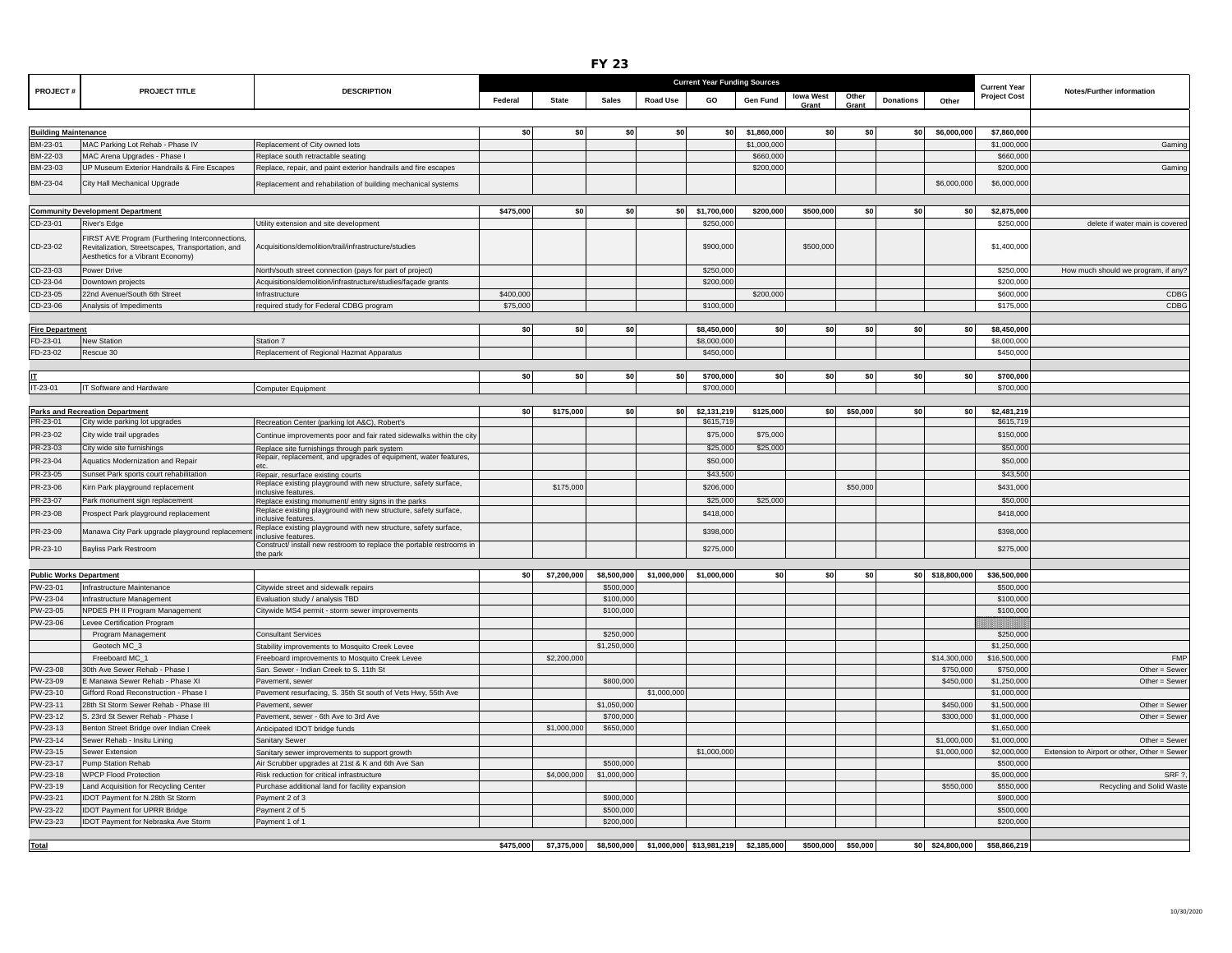|                                         | <b>Current Year Funding Sources</b>                                                                                                          |                                                                                       |          |                      |              |                 |                        |             |                           |                |                  |                  |                                            |                                  |
|-----------------------------------------|----------------------------------------------------------------------------------------------------------------------------------------------|---------------------------------------------------------------------------------------|----------|----------------------|--------------|-----------------|------------------------|-------------|---------------------------|----------------|------------------|------------------|--------------------------------------------|----------------------------------|
| <b>PROJECT#</b>                         | PROJECT TITLE                                                                                                                                | <b>DESCRIPTION</b>                                                                    | Federal  | <b>State</b>         | <b>Sales</b> | <b>Road Use</b> | GO                     | Gen Fund    | <b>Iowa West</b><br>Grant | Other<br>Grant | <b>Donations</b> | Other            | <b>Current Year</b><br><b>Project Cost</b> | <b>Notes/Further information</b> |
| <b>Building Maintenance</b>             |                                                                                                                                              |                                                                                       | \$0      | \$0                  | \$0          | \$0             | \$0                    | \$2,295,000 | \$0                       | \$0            | \$0              | \$0              | \$2,295,000                                |                                  |
| BM-24-01                                | MAC Parking Lot Rehab - Phase V                                                                                                              | Replacement of City owned lots                                                        |          |                      |              |                 |                        | \$1,000,000 |                           |                |                  |                  | \$1,000,000                                | Gaming                           |
| BM-23-02                                | MAC Arena Upgrades - Phase II                                                                                                                | Replace north retractable seating                                                     |          |                      |              |                 |                        | \$660,000   |                           |                |                  |                  | \$660,000                                  |                                  |
| BM-24-03                                | <b>MAC Folding Chair Replacement</b>                                                                                                         |                                                                                       |          |                      |              |                 |                        | \$120,000   |                           |                |                  |                  | \$120,000                                  | Gaming                           |
| BM-24-04                                | MAC Two-Way Radios                                                                                                                           |                                                                                       |          |                      |              |                 |                        | \$40,000    |                           |                |                  |                  | \$40,000                                   | Gaming                           |
| BM-24-05                                | <b>MAC Concession Stands</b>                                                                                                                 | Remodel existing consession areas                                                     |          |                      |              |                 |                        | \$300,000   |                           |                |                  |                  | \$300,000                                  | Gaming                           |
| BM-24-06                                | Dodge Park Clubhouse Exterior Doors                                                                                                          | Replace exterior doors on Clubhouse                                                   |          |                      |              |                 |                        | \$75,000    |                           |                |                  |                  | \$75,000                                   | Gaming                           |
| BM-24-07                                | Fire Stations Vehicle Exhaust Systems                                                                                                        | Replace Plymovent vehicle exhaust systems at all stations                             |          |                      |              |                 |                        | \$100,000   |                           |                |                  |                  | \$100,000                                  | Gaming                           |
|                                         |                                                                                                                                              |                                                                                       |          |                      |              |                 |                        |             |                           |                |                  |                  |                                            |                                  |
| <b>Community Development Department</b> |                                                                                                                                              |                                                                                       | \$50,000 | \$0                  | sol          | \$0             | \$1,400,000            | \$50,000    | \$600,000                 | \$0            | \$0              | \$0              | \$2,100,000                                |                                  |
| CD-24-01                                | Mid City                                                                                                                                     | Property Improvements: bike trails/open space, property acquisitions, site            | \$50,000 |                      |              |                 |                        | \$50,000    |                           |                |                  |                  | \$100,000                                  |                                  |
| CD-24-02                                | FIRST AVE Program (Furthering<br>Interconnections, Revitalization, Streetscapes,<br>Transportation, and Aesthetics for a Vibrant<br>Economy) | Acquisitions/demolition/trail/infrastructure/studies                                  |          |                      |              |                 | \$900,000              |             | \$600,000                 |                |                  |                  | \$1,500,000                                | <b>IWF</b>                       |
| CD-24-03                                | Downtown projects                                                                                                                            | Acquisitions/demolition/infrastructure/studies/facade grants                          |          |                      |              |                 | \$200,000              |             |                           |                |                  |                  | \$200,000                                  |                                  |
| CD-24-04                                | Comp Plan Update                                                                                                                             | <b>Studies</b>                                                                        |          |                      |              |                 | \$300,000              |             |                           |                |                  |                  | \$300,000                                  |                                  |
|                                         |                                                                                                                                              |                                                                                       |          |                      |              |                 |                        |             |                           |                |                  |                  |                                            |                                  |
| <b>Fire Department</b><br>FD-24-01      |                                                                                                                                              |                                                                                       | \$0      | \$0                  | \$0          | \$0             | \$500,000<br>\$500,000 | \$0         | <b>\$0</b>                | \$0            | \$0              | \$0              | \$500,000<br>\$500,000                     |                                  |
|                                         | Engine 21                                                                                                                                    | Replacement of Engine                                                                 |          |                      |              |                 |                        |             |                           |                |                  |                  |                                            |                                  |
|                                         |                                                                                                                                              |                                                                                       | so l     | so l                 | sol          | so l            | \$500.000              | so l        | \$0                       | \$O            | \$0              | \$0              | \$500.000                                  |                                  |
| $IT-24-01$                              | IT Software and Hardware                                                                                                                     | Computer Equipment                                                                    |          |                      |              |                 | \$500,000              |             |                           |                |                  |                  | \$500,000                                  |                                  |
| <b>Parks and Recreation Departmen</b>   |                                                                                                                                              |                                                                                       | \$0      | \$175,000            | \$0          | \$0             | \$1,838,000            | \$100,000   | so l                      | \$50,000       | \$0              | \$0              | \$2,163,000                                |                                  |
| PR-24-01                                | City wide parking lot upgrades                                                                                                               | Recreation Center (parking lot A&C), Robert's                                         |          |                      |              |                 | \$333,000              |             |                           |                |                  |                  | \$333,000                                  |                                  |
| PR-24-02                                | City wide trail upgrades                                                                                                                     | Continue improvements poor and fair rated sidewalks within the city                   |          |                      |              |                 | \$75,000               | \$75,000    |                           |                |                  |                  | \$150,000                                  |                                  |
| PR-24-03                                | City wide site furnishings                                                                                                                   | Replace site furnishings through park system                                          |          |                      |              |                 | \$25,000               | \$25,000    |                           |                |                  |                  | \$50,000                                   |                                  |
| PR-24-04                                | Roberts Park playground replacement                                                                                                          | Replace existing playground with new structure, safety surface,<br>inclusive features |          | \$175,000            |              |                 | \$350,000              |             |                           |                |                  |                  | \$525,000                                  |                                  |
| PR-24-05                                | Roberts Park restroom replacement/upgrade                                                                                                    | Install new restroom and shelter with storage area.                                   |          |                      |              |                 | \$225,000              |             |                           |                |                  |                  | \$225,000                                  |                                  |
| PR-24-06                                | Bahnsen Park playground replacement                                                                                                          | Replace existing playground with new structure, safety surface,<br>inclusive features |          |                      |              |                 | \$535,000              |             |                           | \$50,000       |                  |                  | \$585,000                                  |                                  |
| PR-24-07                                | Bahnsen Park restroom replacement/upgrade                                                                                                    | Install new restroom and shelter with storage area,                                   |          |                      |              |                 | \$295,000              |             |                           |                |                  |                  | \$295,000                                  |                                  |
| <b>Public Works Department</b>          |                                                                                                                                              |                                                                                       | \$0      | \$2,200,000          | \$8,600,000  | \$0             | \$400,000              | \$0         | \$0                       | \$0            |                  | \$0 \$12,550,000 | \$23,750,000                               |                                  |
| PW-24-01                                | Infrastructure Maintenance                                                                                                                   | <b>Emergency Repairs</b>                                                              |          |                      | \$500,000    |                 |                        |             |                           |                |                  |                  | \$500,000                                  |                                  |
| PW-24-04                                | Infrastructure Management                                                                                                                    | Evaluation study / analysis TBD                                                       |          |                      | \$125,000    |                 |                        |             |                           |                |                  |                  | \$125,000                                  |                                  |
| PW-24-05                                | NPDES PH II Program Management                                                                                                               | Citywide MS4 permit - storm sewer improvements                                        |          |                      | \$250,000    |                 |                        |             |                           |                |                  |                  | \$250,000                                  |                                  |
| PW-24-06                                | Levee Certification Projects                                                                                                                 |                                                                                       |          |                      |              |                 |                        |             |                           |                |                  |                  |                                            |                                  |
|                                         | Program Management                                                                                                                           | <b>Consultant Services</b>                                                            |          |                      | \$250,000    |                 |                        |             |                           |                |                  |                  | \$250,000                                  |                                  |
|                                         | Tub D Project                                                                                                                                | Geotech and Freeboard improvements to Mosquito Creek Levee                            |          | \$2,200,000          |              |                 |                        |             |                           |                |                  | \$8,800,000      | \$11,000,000                               | <b>FMP</b>                       |
| PW-24-08                                | 30th Ave Sewer Rehab - Phase II                                                                                                              | Sewer                                                                                 |          |                      |              |                 |                        |             |                           |                |                  | \$750,000        | \$750,000                                  | $Other = Sewer$                  |
| PW-24-09                                | E Manawa Sewer Rehab - Phase XII                                                                                                             | Pavement, sewer                                                                       |          |                      | \$700,000    |                 |                        |             |                           |                |                  | \$300,000        | \$1,000,000                                | $Other = Sewer$                  |
| PW-24-10                                | Franklin Ave Reconstruction                                                                                                                  | Pavement, sewer - Lincoln to South                                                    |          |                      | \$1,400,000  |                 |                        |             |                           |                |                  | \$200,000        | \$1,600,000                                | $Other = Sewer$                  |
| PW-24-11                                | 28th Street Storm Rehab - Phase V                                                                                                            | Pavement, sewer                                                                       |          |                      | \$1,050,000  |                 |                        |             |                           |                |                  | \$450,000        | \$1,500,000                                | $Other = Sewer$                  |
| PW-24-12                                | S 23rd Street Sewer Rehab - Phase II                                                                                                         | Pavement, sewer                                                                       |          |                      | \$700,000    |                 |                        |             |                           |                |                  | \$300,000        | \$1,000,000                                | $Other = Sewer$                  |
| PW-24-13                                | 30th Avenue Reconstruction                                                                                                                   | Pavement - Entrance to Power Center at South Expressway                               |          |                      | \$450,000    |                 |                        |             |                           |                |                  |                  | \$450,000                                  |                                  |
| PW-24-14                                | SCADA Upgrade - Phase III                                                                                                                    | Pump station communication                                                            |          |                      | \$525,000    |                 |                        |             |                           |                |                  |                  | \$525,000                                  |                                  |
| PW-24-16                                | Street Rehab - Pavement resurfacing                                                                                                          | Pavement - multiple locations                                                         |          |                      | \$1,250,000  |                 |                        |             |                           |                |                  |                  | \$1,250,000                                |                                  |
| PW-24-17                                | <b>Greenview Trail Extension</b>                                                                                                             | Longview to Forrest Glen/Whispering Oaks                                              |          |                      |              |                 | \$400,000              |             |                           |                |                  |                  | \$400,000                                  |                                  |
| PW-24-18                                | WPCP Centrifuge Replacement                                                                                                                  | Replace two units for biosolids separation                                            |          |                      |              |                 |                        |             |                           |                |                  | \$750,000        | \$750,000                                  | $Other = Sewer$                  |
| PW-24-20                                | Valley View Sewer Rehab                                                                                                                      | Sanitary sewer                                                                        |          |                      |              |                 |                        |             |                           |                |                  | \$1,000,000      | \$1,000,000                                | $Other = Sewer$                  |
| PW-24-21                                | IDOT Payment for N.28th St Storm                                                                                                             | Payment 3 of 3                                                                        |          |                      | \$900,000    |                 |                        |             |                           |                |                  |                  | \$900,000                                  |                                  |
| PW-24-22                                | <b>IDOT Payment for UPRR Bridge</b>                                                                                                          | Payment 3 of 5                                                                        |          |                      | \$500,000    |                 |                        |             |                           |                |                  |                  | \$500,000                                  |                                  |
|                                         |                                                                                                                                              |                                                                                       |          |                      |              |                 |                        |             |                           |                |                  |                  |                                            |                                  |
| <b>Total</b>                            |                                                                                                                                              |                                                                                       |          | \$50,000 \$2,375,000 | \$8,600,000  |                 | \$0 \$4,638,000        | \$2,445,000 | \$600,000                 | \$50,000       |                  |                  | \$0 \$12,550,000 \$31,308,000              |                                  |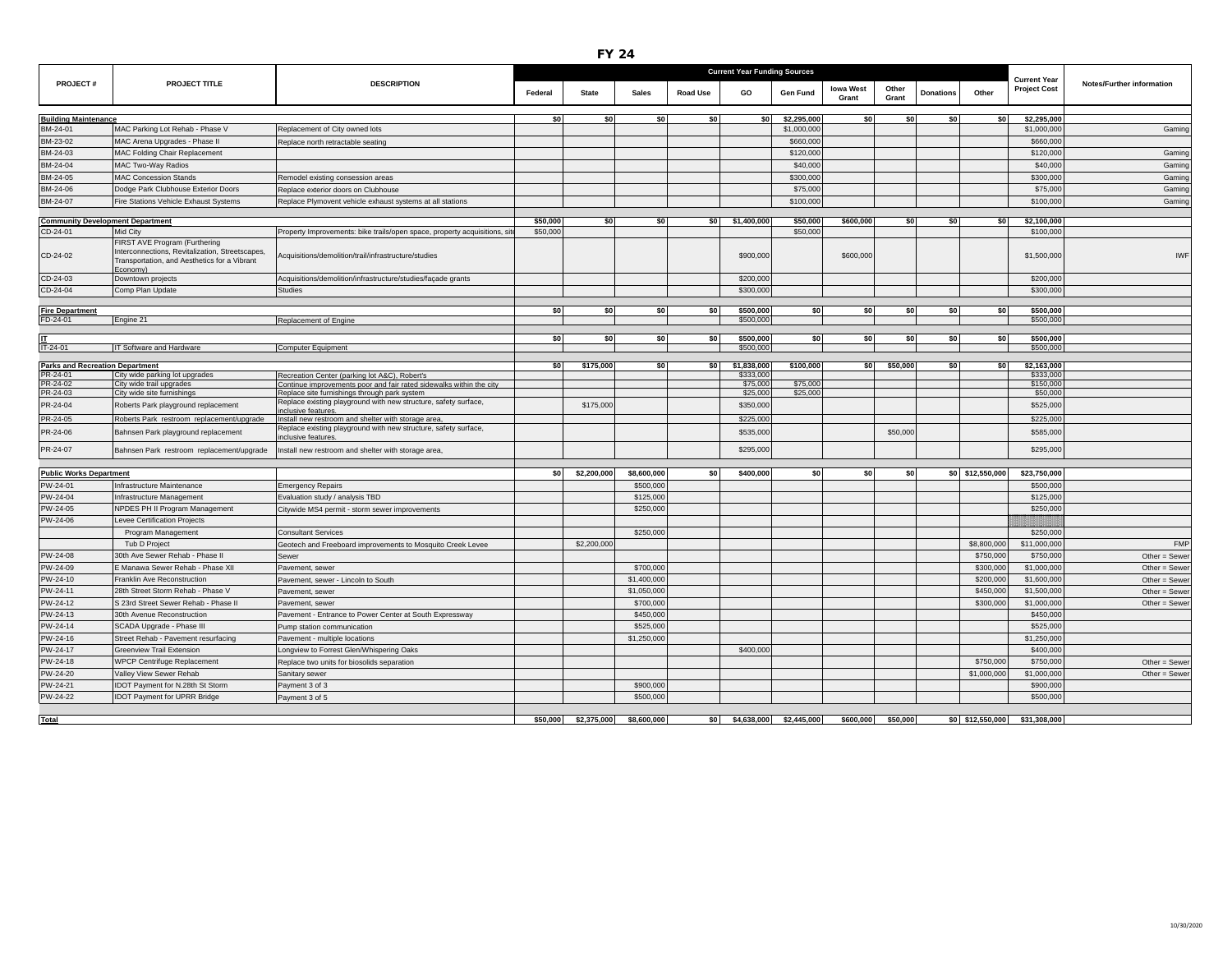|                                        |                                              |                                                                                        |           |                            | <b>FY 25</b> |                 |                        |                        |                           |                                    |                    |                          |                                  |
|----------------------------------------|----------------------------------------------|----------------------------------------------------------------------------------------|-----------|----------------------------|--------------|-----------------|------------------------|------------------------|---------------------------|------------------------------------|--------------------|--------------------------|----------------------------------|
|                                        |                                              |                                                                                        |           |                            |              |                 | <b>Current Year</b>    |                        |                           |                                    |                    |                          |                                  |
| <b>PROJECT#</b>                        | PROJECT TITLE                                | <b>DESCRIPTION</b>                                                                     | Federal   | <b>State</b>               | <b>Sales</b> | <b>Road Use</b> | GO                     | Gen Fund               | <b>lowa West</b><br>Grant | Other<br><b>Donations</b><br>Grant | Other              | <b>Project Cost</b>      | <b>Notes/Further information</b> |
| <b>Building Maintenance</b>            |                                              |                                                                                        | <b>SO</b> | S <sub>0</sub>             | SO           | S <sub>0</sub>  | $ $ so                 | \$1,240,000            | $ $ so                    | <b>SO</b><br>\$0                   | \$0                | \$1,240,000              |                                  |
| BM-25-01                               | MAC Parking Lot Lighting                     | Convert to LED fixtures                                                                |           |                            |              |                 |                        | \$90,000               |                           |                                    |                    | \$90,000                 | Gaming                           |
| BM-25-02                               | MAC Stage Replacement                        | Replace existing stage                                                                 |           |                            |              |                 |                        | \$100,000              |                           |                                    |                    | \$100,000                | Gaming                           |
| BM-25-03                               | <b>MAC Banquet Furniture</b>                 | Replace chairs, soft seating, tables and bar furniture for                             |           |                            |              |                 |                        | \$190,000              |                           |                                    |                    | \$190,000                | Gaming                           |
|                                        |                                              | prefuntion areas                                                                       |           |                            |              |                 |                        |                        |                           |                                    |                    |                          |                                  |
| BM-25-04                               | MAC Ballroom/Prefunction Lighting            | New lighting and dimmer controller                                                     |           |                            |              |                 |                        | \$180,000              |                           |                                    |                    | \$180,000                | Gaming                           |
| BM-25-05                               | UP Museum Roof Top Unit Replacement          | Replace two roof top units                                                             |           |                            |              |                 |                        | \$100,000<br>\$580,000 |                           |                                    |                    | \$100,000<br>\$580,000   | Gaming                           |
| BM-25-06                               | MAC Arena Upgrades - Phase III               | Replace bowl area seating                                                              |           |                            |              |                 |                        |                        |                           |                                    |                    |                          |                                  |
|                                        | <b>Community Development Department</b>      |                                                                                        | \$50,000  | \$0                        | \$0          | SO I            | \$1,200,000            | \$50,000               | \$600,000                 | SO I<br>\$O                        | \$O                | \$1,900,000              |                                  |
| CD-25-01                               | Mid City                                     | Property Improvements: bike trails/open space, property acquisi                        | \$50,000  |                            |              |                 |                        | \$50,000               |                           |                                    |                    | \$100,000                |                                  |
| CD-25-02                               | FIRST AVE Program                            | Acquisitions/demolition/trail/infrastructure/studies/landscaping                       |           |                            |              |                 | \$900,000              |                        | \$600,000                 |                                    |                    | \$1,500,000              |                                  |
| CD-25-03                               | Downtown projects                            | Acquisitions/demolition/infrastructure/studies/façade grants                           |           |                            |              |                 | \$200,000              |                        |                           |                                    |                    | \$200,000                |                                  |
| CD-25-04                               | East Manawa Housing Study                    | Acquisitions/infrastructure/studies                                                    |           |                            |              |                 | \$100,000              |                        |                           |                                    |                    | \$100,000                |                                  |
|                                        |                                              |                                                                                        |           |                            |              |                 |                        |                        |                           |                                    |                    |                          |                                  |
| <b>Fire Department</b><br>FD-25-01     | Engine 41 Replacement                        | Apparatus Replacement                                                                  | \$0       | \$0                        | \$0          | \$0             | \$500,000<br>\$500,000 | \$250,000              | \$0                       | \$0<br>\$0                         | \$0                | \$750,000<br>\$500,000   |                                  |
| FD-25-02                               | Medic 5                                      | Apparatus Replacement                                                                  |           |                            |              |                 |                        | \$250,000              |                           |                                    |                    | \$250,000                |                                  |
|                                        |                                              |                                                                                        |           |                            |              |                 |                        |                        |                           |                                    |                    |                          |                                  |
| IT-25-01                               | IT Software and Hardware                     | Computer Equipment                                                                     | \$0       | <b>SO</b>                  | \$0          | <b>SO</b>       | \$500,000<br>\$500,000 | \$0                    | \$0                       | \$0<br>\$0                         | \$0                | \$500,000<br>\$500,000   |                                  |
|                                        |                                              |                                                                                        |           |                            |              |                 |                        |                        |                           |                                    |                    |                          |                                  |
| <b>Parks and Recreation Department</b> |                                              |                                                                                        | \$0       | \$175,000                  | \$0          | \$0             | \$775,000              | \$75.000               | \$0                       | \$0<br>\$0                         | \$0                | \$1,025,000              |                                  |
| PR-25-01                               | City wide trail upgrades                     | Continue improvements poor and fair rated sidewalks within<br>the city                 |           |                            |              |                 | \$75,000               | \$75,000               |                           |                                    |                    | \$150,000                |                                  |
| PR-25-02<br>PR-25-03                   | City wide site furnishings                   | Replace site furnishings through park system                                           |           |                            |              |                 | \$75,000<br>\$25,000   |                        |                           |                                    |                    | \$75,000<br>\$25,000     |                                  |
| PR-25-04                               | Twin City Park playground replacement        | Replace existing playground with new structure, safety surface,<br>inclusive features. |           | \$175,000                  |              |                 | \$290,000              |                        |                           |                                    |                    | \$465,000                |                                  |
| PR-25-05                               | Valley View Park layground replacement       | Replace existing playground with new structure, safety surface,<br>inclusive features. |           |                            |              |                 | \$310,000              |                        |                           |                                    |                    | \$310,000                |                                  |
|                                        |                                              |                                                                                        |           |                            |              |                 |                        |                        |                           |                                    |                    |                          |                                  |
| <b>Public Works Department</b>         |                                              |                                                                                        |           | \$0 \$12,725,000           | \$8,750,000  | \$2,500,000     | \$0                    | \$0                    | sol                       | \$0                                | \$3,925,000<br>\$0 | \$27,900,000             |                                  |
| PW-25-01                               | Infrastructure Maintenance                   | <b>Emergency Repairs</b>                                                               |           |                            | \$500,000    |                 |                        |                        |                           |                                    |                    | \$500,000                |                                  |
| PW-25-04                               | Infrastructure Management                    | Evaluation study / analysis TBD                                                        |           |                            | \$100,000    |                 |                        |                        |                           |                                    |                    | \$100,000<br>\$200,000   |                                  |
| PW-25-05                               | NPDES PH II Program Management               | Citywide MS4 permit - storm sewer improvements                                         |           |                            | \$200,000    |                 |                        |                        |                           |                                    |                    |                          |                                  |
| PW-25-06                               | Levee Certification Projects                 |                                                                                        |           |                            |              |                 |                        |                        |                           |                                    |                    |                          |                                  |
|                                        | Program Management                           | <b>Consultant Services</b><br><b>TBD</b>                                               |           |                            | \$250,000    |                 |                        |                        |                           |                                    |                    | \$250,000                | <b>FMP</b>                       |
|                                        | Project<br>N. 16th Street Reconstruction     |                                                                                        |           | \$2,200,000<br>\$4,825,000 |              |                 |                        |                        |                           |                                    |                    | \$2,200,000              | STBG-SWAP                        |
| PW-25-07<br>PW-25-08                   | 30th Ave Sewer Rehab - Phase III             | Pavement - Ave G to Nash Blvd<br>Sewer                                                 |           |                            | \$750,000    | \$1,875,000     |                        |                        |                           |                                    |                    | \$6,700,000<br>\$750,000 |                                  |
| PW-25-09                               | E Manawa Sewer Rehab - Phase XIII            |                                                                                        |           |                            | \$1,050,000  |                 |                        |                        |                           |                                    | \$450,000          | \$1,500,000              | Other = $Sewer$                  |
| PW-25-11                               | 28th Street Storm Rehab - Phase VI           | Pavement, sewer<br>Pavement, sewer                                                     |           |                            | \$1,050,000  |                 |                        |                        |                           |                                    | \$450,000          | \$1,500,000              | Other = $Sewer$                  |
| PW-25-12                               | S 23rd Street Sewer Rehab - Phase III        | Pavement, sewer                                                                        |           |                            | \$700,000    |                 |                        |                        |                           |                                    | \$300,000          | \$1,000,000              | Other = $Sewer$                  |
| PW-25-13                               | N 17th St Sewer Rehab-Phase I                | Pavement, sewer                                                                        |           |                            | \$700,000    |                 |                        |                        |                           |                                    | \$300,000          | \$1,000,000              | Other = $Sewer$                  |
| PW-25-15                               | <b>West Graham Reconstruction</b>            | Pavement, sewer                                                                        |           | \$2,500,000                |              | \$625,000       |                        |                        |                           |                                    | \$625,000          | \$3,750,000              | STBG-SWAP, Other = Sewer         |
| PW-25-16                               | Sewer Rehab - Insitu Lining                  | Sanitary Sewer                                                                         |           |                            |              |                 |                        |                        |                           |                                    | \$1,000,000        | \$1,000,000              | Other = $Sewer$                  |
| PW-25-17                               | State Orchard Road Reconstruction            | EHD to Steven Rd                                                                       |           |                            | \$2,200,000  |                 |                        |                        |                           |                                    |                    | \$2,200,000              |                                  |
| PW-25-18                               | <b>WPCP Admin Building</b>                   | Facility Replacement for Admin and Lab                                                 |           | \$3,200,000                |              |                 |                        |                        |                           |                                    | \$800,000          | \$4,000,000              | Other = $Sewer$                  |
| PW-25-21                               | <b>IDOT Payment for Madison Avenue Storm</b> | Payment 1 of 1                                                                         |           |                            | \$750,000    |                 |                        |                        |                           |                                    |                    | \$750,000                |                                  |
| PW-25-22                               | <b>IDOT Payment for UPRR Bridge</b>          | Payment 4 of 5                                                                         |           |                            | \$500,000    |                 |                        |                        |                           |                                    |                    | \$500,000                |                                  |
|                                        |                                              |                                                                                        |           |                            |              |                 |                        |                        |                           |                                    |                    |                          |                                  |

**Total \$50,000 \$12,900,000 \$8,750,000 \$2,500,000 \$2,975,000 \$1,615,000 \$600,000 \$0 \$0 \$3,925,000 \$33,315,000**